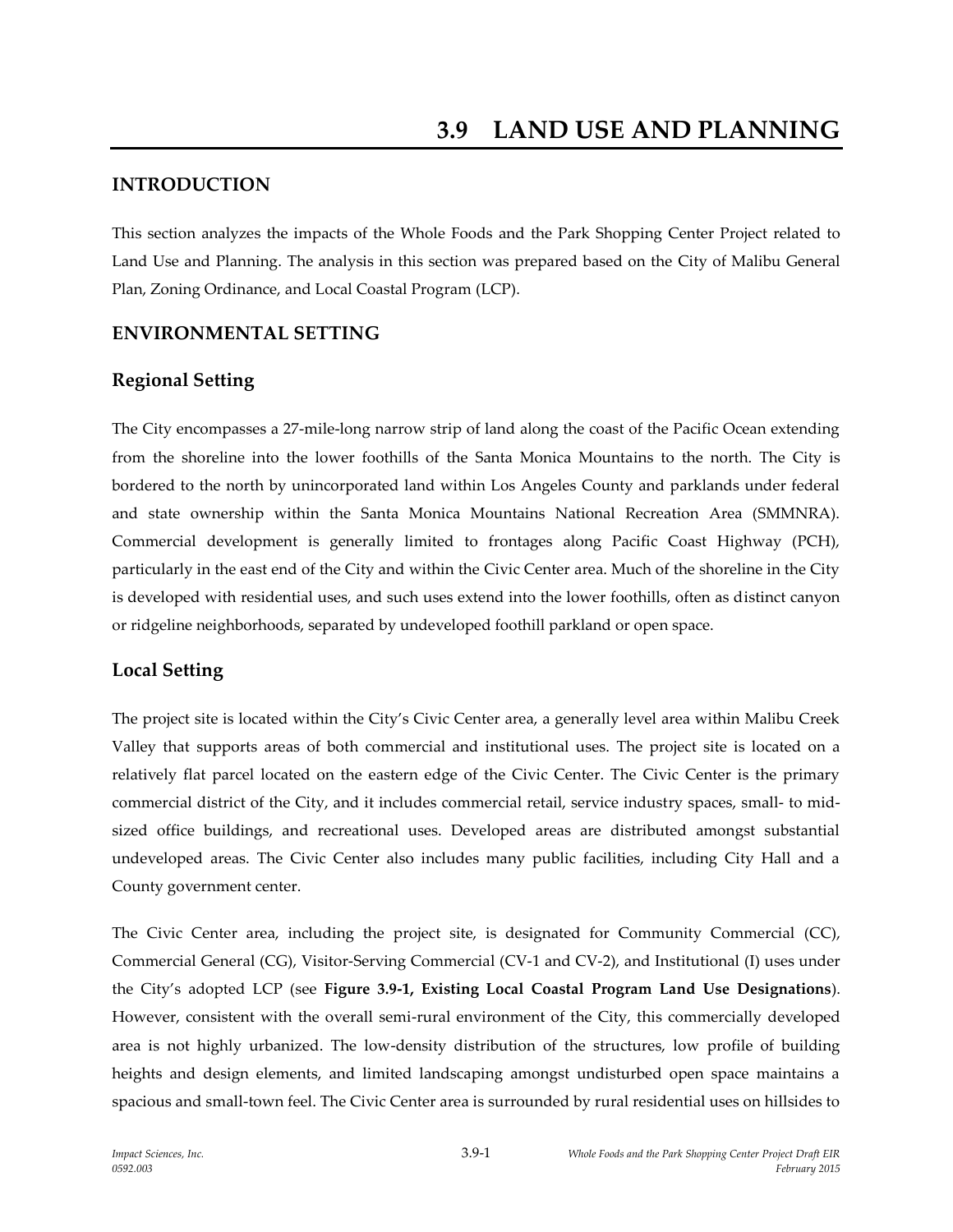north, public open space along Malibu Creek and Lagoon on the east, multi-family and rural residential to the west, and PCH to the south. Commercial, recreation, open space, and residential uses lie south of PCH.

Office uses include professional office buildings of one to two stories that support professional service and business support uses, such as insurance, dry cleaners, medical, dental and law offices. Public uses in the area include Malibu City Hall, located off of Stuart Ranch Road in the northern section of the Civic Center area, and a Los Angeles County government center with a vacated Los Angeles County Sheriff's Department (LASD) substation, the former Los Angeles County Superior Court West District office and courthouse<sup>1</sup> and the Los Angeles County Public Library – Malibu Branch. Webster Elementary School, Our Lady of Malibu Church and School, and a Southern California Edison facility are located off of Civic Center Way in the northwest portion of this area. The City's newly constructed 26-acre Legacy Park is located between Civic Center Way and PCH. The Malibu Racquet Club, a commercial recreational facility, is located west of City Hall.

### **Project Site**

The project site is located in the northwest corner of the intersection of Civic Center Way and Cross Creek Road. The project site is located adjacent to a vacant parcel to the west, commercial to the east, a horse training facility to the north, and a commercial center to the south. Single-family residential properties are located further to the north, along the ridgeline overlooking the Civic Center area. Additional land uses in the area include the Legacy Park, located to the south, across Civic Center Way. Immediately to the west is the site for the approved, but as yet unbuilt, La Paz commercial development. The Los Angeles County Civic Center complex, which includes the Malibu Branch Public Library, the vacated LASD substation, and the vacated Superior Court offices, is located immediately to the west of the La Paz site.

The project site is currently vacant; a gravel road runs along the west side of the project site and a paved area is located in the northeast portion along Cross Creek Road. Non-native weedy vegetation occupies the rest of the site. Three groups of native western sycamore trees (a total of eight) are located in the central and northwestern portions of the site and will be removed to accommodate the development.

<sup>&</sup>lt;sup>1</sup> Following the implementation of a County-wide Court Consolidation Plan, the Malibu Courthouse was closed in May 2013, http://www.lasuperiorcourt.org/consolidation/ui/pdf/NTAMALIBUREASSIGNMENT4-10-13.pdf, accessed April 7, 2014.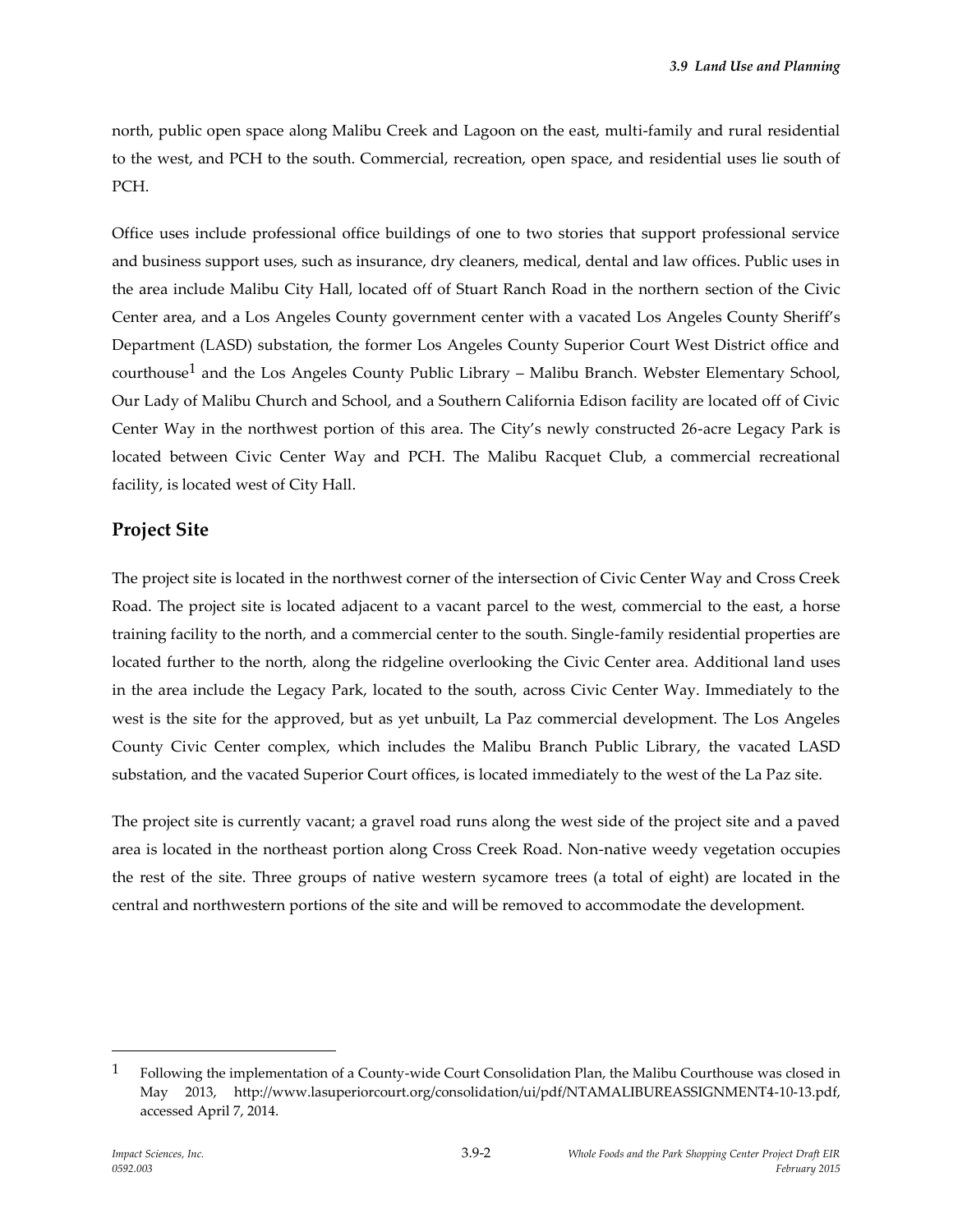

FIGURE **3.9-1**



Existing Local Coastal Program Land Use Designations

0592.003•04/14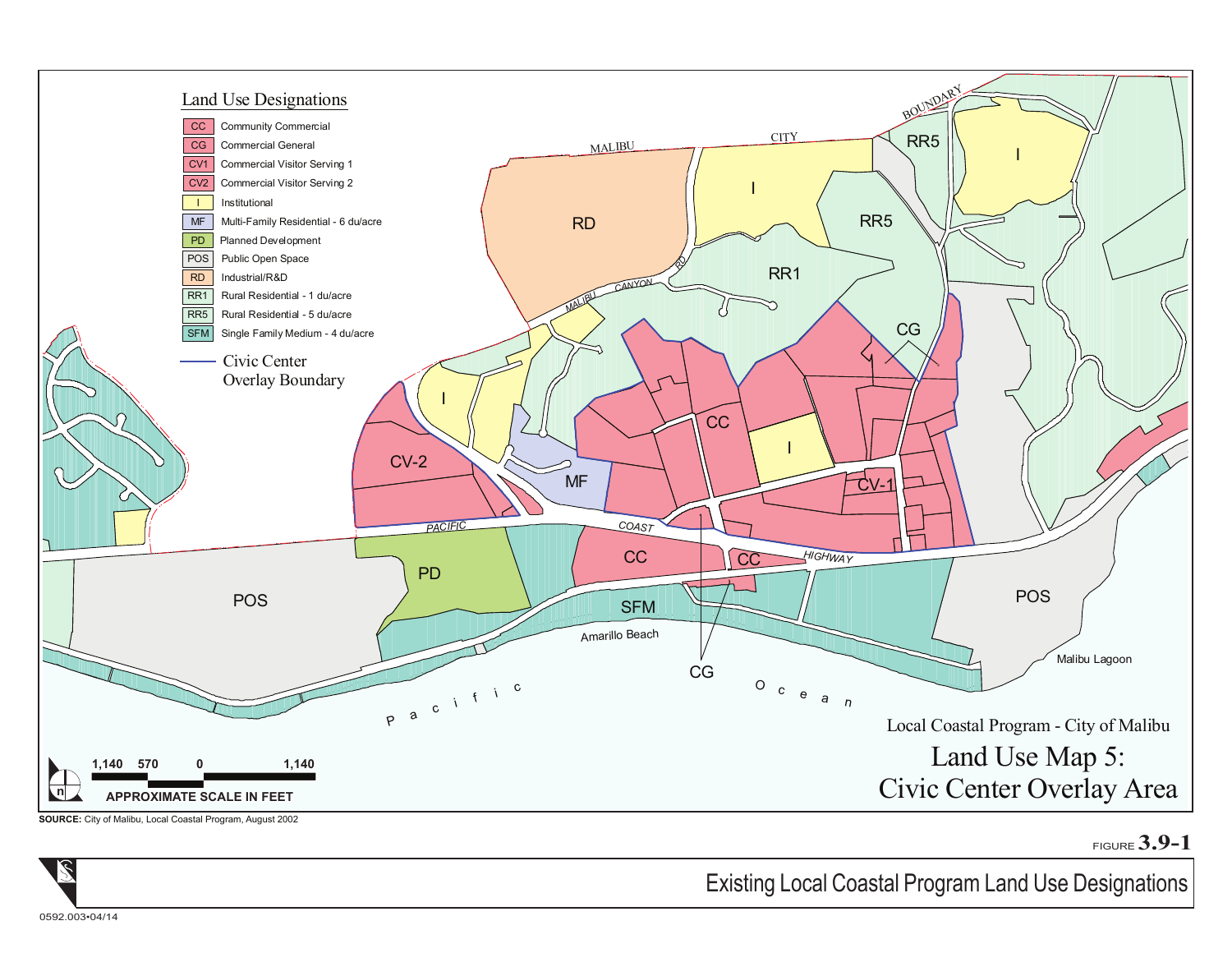The project site is identified as Assessor Parcel No. (APNs) 4458-022-001 and 4458-022-022 and consist of 2.33 and 3.55 acres respectively. The project site is designated Community Commercial (CC) by the General Plan land use element (see **Figure 3.9-2, Malibu General Plan Land Use Map).** Both parcels are designated CV-1 according to the Local Coastal Plan (LCP) land use and zoning map (see **Figure 3.9-3, Civic Center Area Zoning Map**). Under the General Plan and Malibu Municipal Code (MMC) zoning, one of the parcels is designated CV-1 (4458-022-001) but the other (4458-022-022) is currently CG. In 2009 the City of Malibu adopted a housekeeping General Plan and MMC zoning map amendment to fix discrepancies with the LCP for a number of properties in the City, including the project site. However, inadvertently only one of the APNs was included so the other parcel (4458-022-022) still retains the conflicting CG designation under the GP and MMC.

The lot development criteria for CV-1 calls for new lots to be at least 5 acres in size, 300 feet wide and 500 feet deep; as part of the proposed project, the two parcels would be merged into one parcel that would be 5.88 acres with a depth of 717 feet and a width of 422.5 feet. This lot merger would bring the project site into conformance with the criteria. The lot merger must be recorded prior to issuance of grading permits. The CV-1 zoning district is intended to provide for visitor serving uses, including motels and bed and breakfast inns, which serve visitors and residents and respect the rural character and natural environmental setting.<sup>2</sup> Food stores and restaurants are permitted uses by both the CV-1 and CG zoning designations.

# **Proposed Project Improvements**

The Whole Foods and the Park Shopping Center project (proposed project) would construct a new 38,425-square-foot (sf) neighborhood shopping center in the Civic Center Area designed to be anchored by a Whole Foods Market (24,549 sf) and four smaller commercial buildings (3,015 sf, 3,086 sf, 3,592 sf, and 4,183 sf, respectively). The buildings would have pitched roofs up to 28 feet in height and surround a central parking area, with walkways, landscaping and outdoor amenities integrated throughout. The proposed project is intended provide a variety of community and visitor-serving goods and services, including restaurant uses and additional space designed for outdoor dining. Primary vehicle access would be provided from a driveway on Civic Center Way that would be designed to align with the driveway serving the existing commercial office complex across the street. Secondary access would be provided by a driveway on Cross Creek Road.

Outdoor areas would incorporate storm water management features such as biofiltration. For further discussion regarding stormwater discharge and water quality, refer to **Section 3.8, Hydrology and Water** 

<sup>2</sup> Malibu Municipal Code Section 17.26.010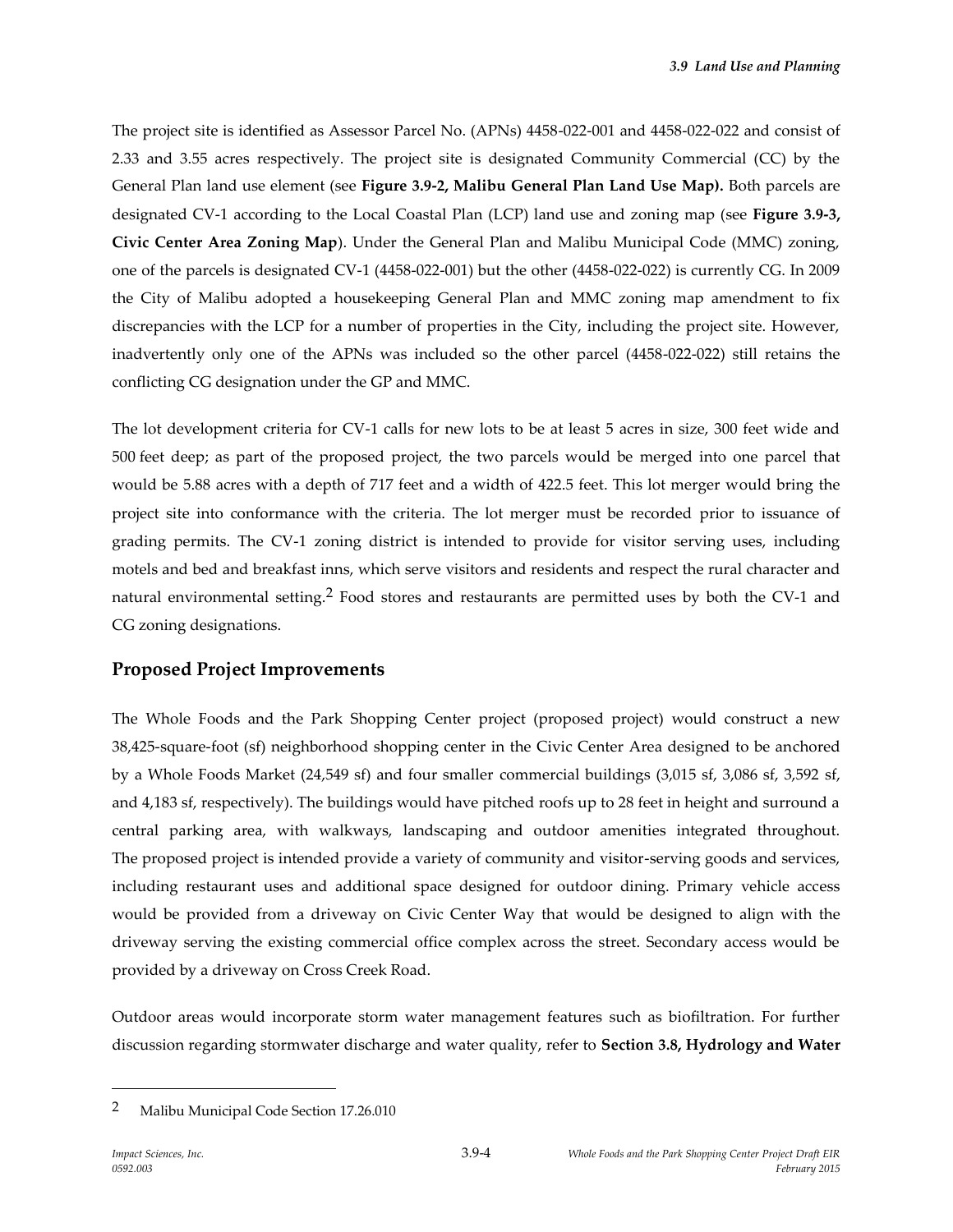**Quality**. For wastewater disposal, the project proposes to connect to the future Civic Center Water Treatment Facility (CCWTF) system via points of connection to the projected Phase I pipelines in either Civic Center Way or Cross Creek Road, refer to **Section 3.14.4, Wastewater**.

# **REGULATORY FRAMEWORK**

## *Federal*

The proposed project is not located within any federal property, and therefore is not subject to federal land use regulations.

## *State*

### **California Government Code**

Pursuant to state law, the general plan shall consist of a statement of development policies and shall include a diagram or diagrams and text setting forth objectives, principles, standards, and plan proposals that shall include the following elements: (1) land use, (2) circulation, (3) housing, (4) conservation, (5) open space, (6) noise, and (7) safety.<sup>3</sup>

The land use element shall include the following:

*(a) A land use element that designates the proposed general distribution and general location and extent of the uses of the land for housing, business, industry, open space, including agriculture, natural resources, recreation, and enjoyment of scenic beauty, education, public buildings and grounds, solid and liquid waste disposal facilities, and other categories of public and private uses of land. The location and designation of the extent of the uses of the land for public and private uses shall consider the identification of land and natural resources pursuant to paragraph (3) of subdivision (d). The land use element shall include a statement of the standards of population density and building intensity recommended for the various districts and other territory covered by the plan.*

<sup>3</sup> California Government Code, Section 65302.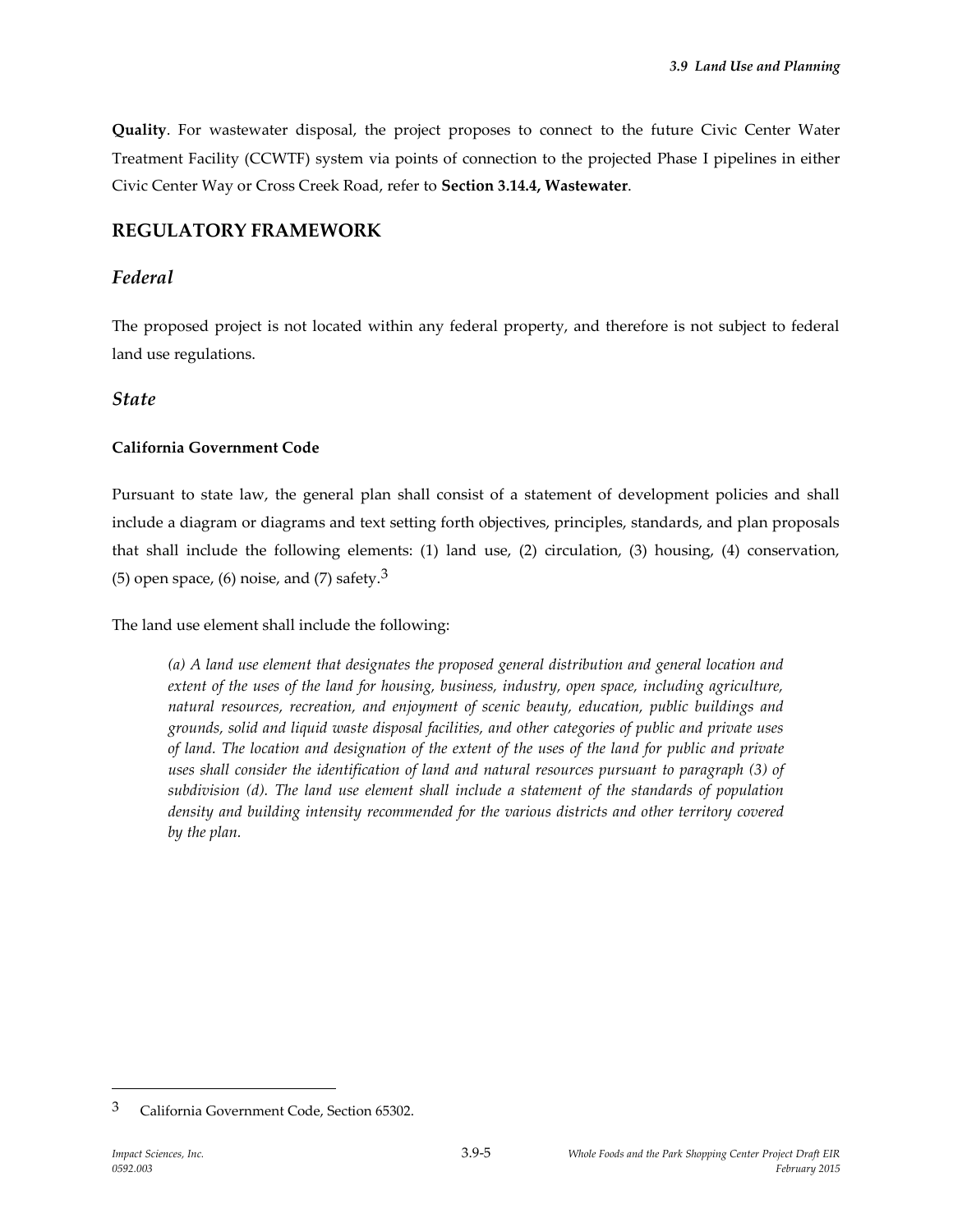

FIGURE **3.9-2**

Malibu General Plan Land Use Map

0592.003•04/14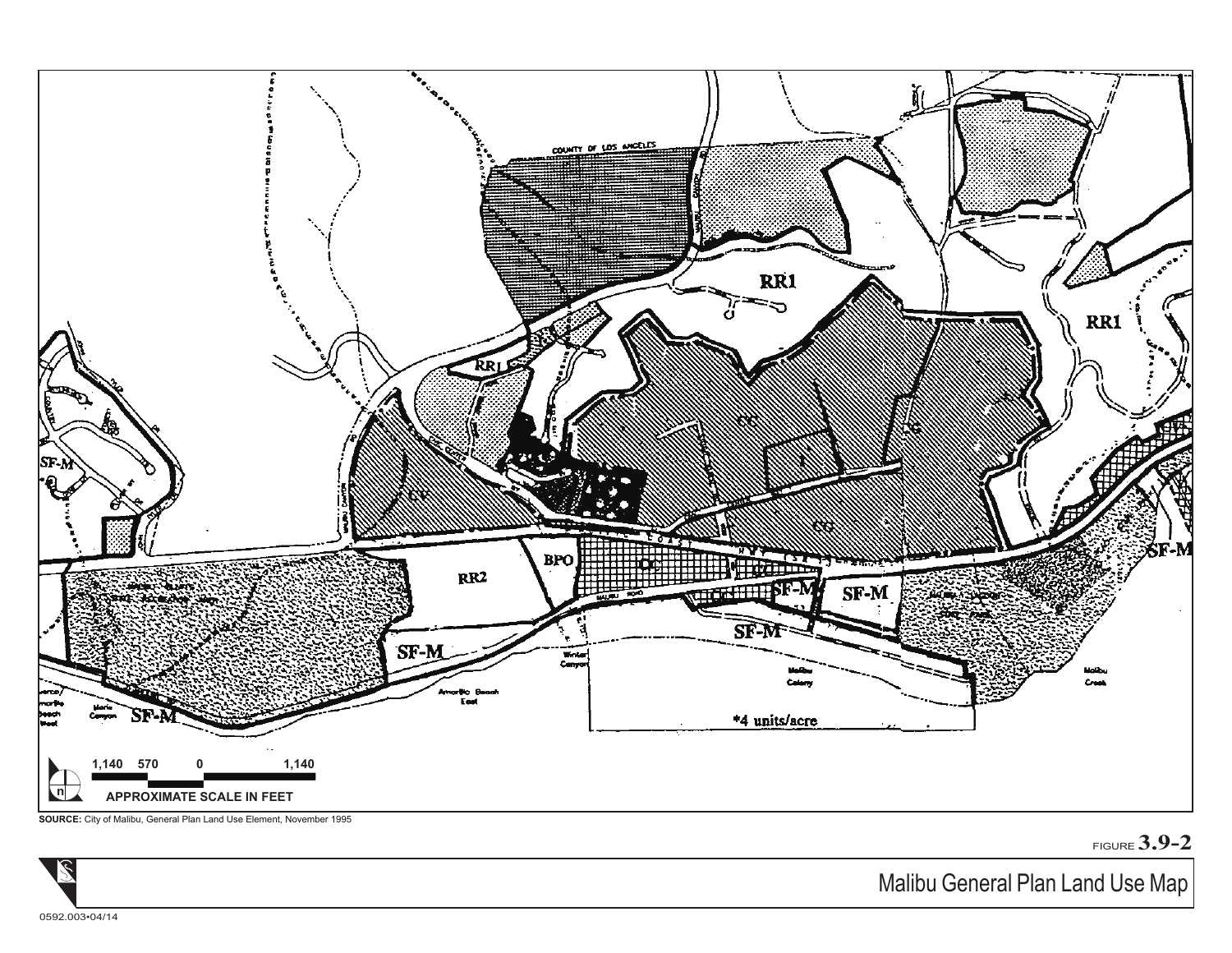

FIGURE **3.9-3**

Civic Center Area Zoning Map

0592.003•04/14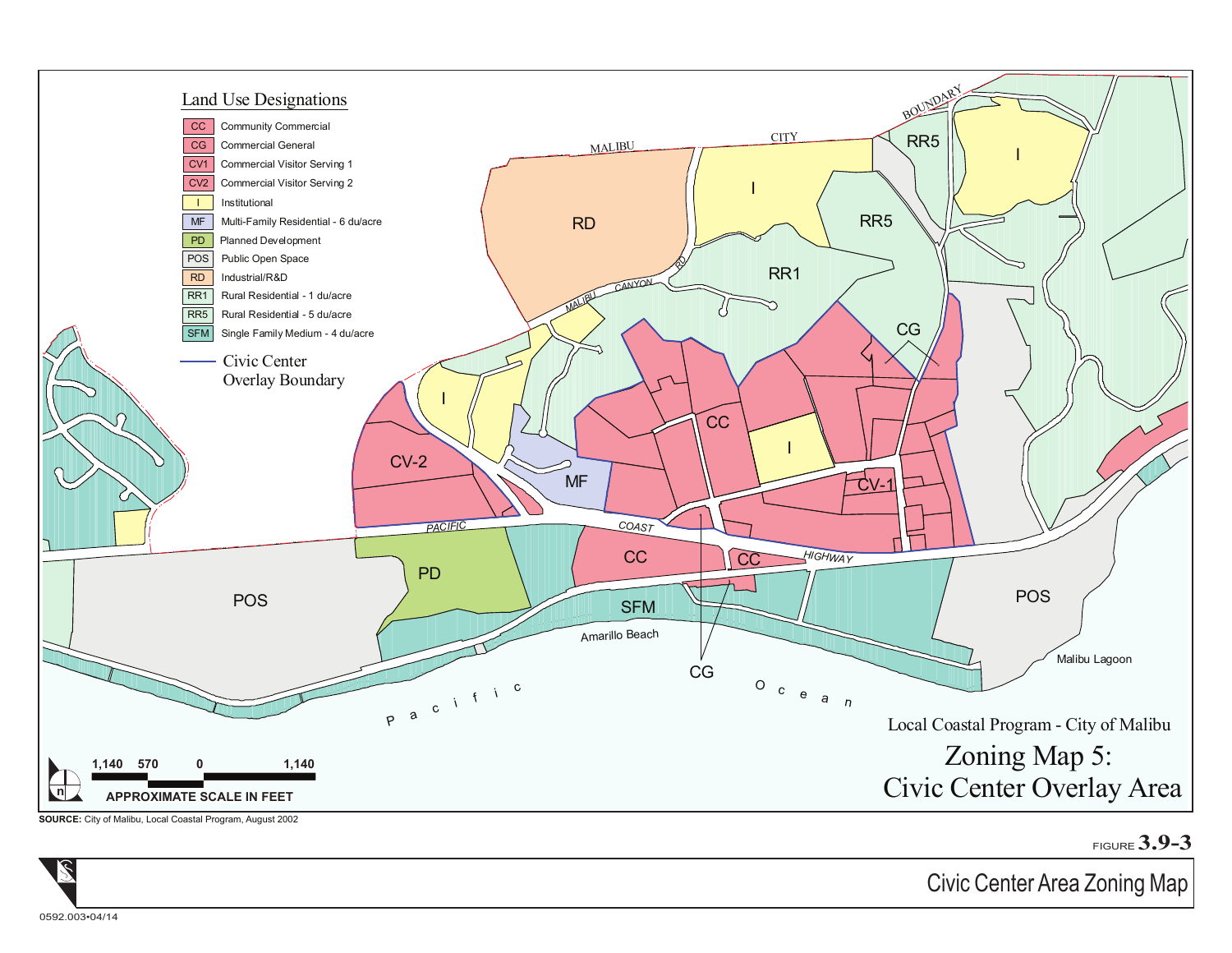#### **California Coastal Act**

The project site is located within the California Coastal Zone, which was established pursuant to the California Coastal Act of 1976. This act requires that planning and development within the Coastal Zone be consistent and compatible with the unique characteristics of coastal resources. The Coastal Act requires that its goals and policies be implemented by local government through the LCP process. Malibu's LCP was adopted by the California Coastal Commission on September 13, 2002, and in December 2004, the City gained regulatory authority for development in the City's Coastal Zone.

### *Regional and Local Policies*

#### **Regional Comprehensive Plan**

The Southern California Association of Governments (SCAG) developed the 2008 Regional Comprehensive Plan (RCP) to address important regional land use planning issues, including housing, employment, traffic/transportation, water, and air quality. The RCP identifies voluntary best practices to approach growth and infrastructure challenges in a regionally integrated and comprehensive way. It also includes goals and outcomes to measure progress toward a more sustainable region.

#### **Regional Transportation Plan/Sustainable Communities Strategy**

The Regional Transportation Plan (RTP) is a long-range transportation plan that is developed and updated by SCAG every four years. The RTP provides a goals and policies for transportation investments throughout the region. Using growth forecasts and economic trends projected over a 20-year period, the RTP considers the role of transportation in the broader context of economic, environmental, and qualityof-life goals for the future, identifying regional transportation strategies to address mobility needs. The Sustainable Communities Strategy (SCS) includes the growth forecast for the region and integrates land use and transportation planning strategies to reduce transportation demand and achieve emissions reduction targets set by the California Air Resources Board (CARB).

#### **City of Malibu General Plan**

The City's General Plan was adopted in 1996 and last revised in 2004. The General Plan is primarily a policy document that sets goals and policies concerning the community and gives direction to growth and development. The General Plan consists of the seven state mandated elements: Land Use Element (Chapter 1.0), Open Space and Recreation Element (Chapter 2.0), Conservation Element (Chapter 3.0), Circulation and Infrastructure Element (Chapter 4.0), Safety and Health Element (Chapter 5.0), Noise Element (Chapter 6.0) and Housing Element (Chapter 7.0). In addition, it outlines the programs that were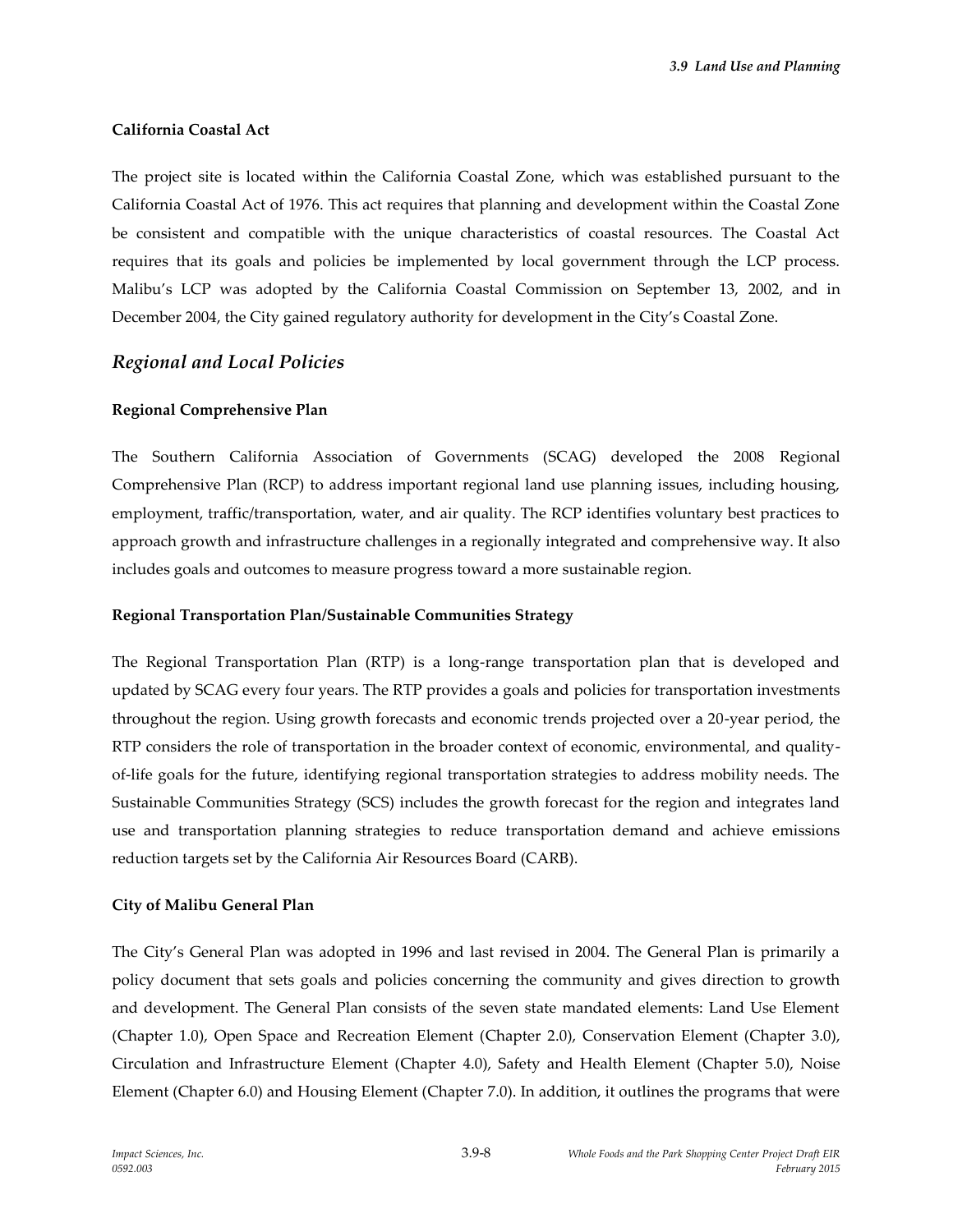developed to accomplish the goals and policies of the General Plan. The General Plan policies ensure that new development meets City standards and is consistent with City goals. Specific General Plan policies that would be applicable to the proposed project are catalogued and analyzed for consistency in **Table 3.9-1, General Plan Consistency Analysis,** below.

#### **Malibu Municipal Code**

Malibu Municipal Code (MMC), Title 17 (Zoning Ordinance) regulates land use and development throughout the City. California law requires the City's zoning code to be consistent with the Land Use Element of the City's General Plan and is intended to implement the land use policies in the General Plan. The Zoning Ordinance identifies the uses that are allowed on parcels within the City. As previously discussed, the proposed project site is zoned CV-1 and CG, both of which allow food stores and restaurants.

#### **City of Malibu Local Coastal Program**

The City lies entirely within with the California Coastal Zone, as defined by the California Coastal Act. The Coastal Act requires that its goals and policies be implemented by local government through the LCP process. The LCP is composed of two parts: the Land Use Plan (LUP) and the Local implementation Plan (LIP). Both plans were adopted by the California Coastal Commission on September 13, 2002.

#### *Land Use Plan*

Policies of the LUP are designed to assure orderly, balanced utilization and conservation of coastal zone resources, taking into account the social and economic needs of the state's and City's residents (refer to **Table 3.9-3, Local Coastal Program Consistency Analysis**, below).

#### *Local Implementation Plan*

The LIP was adopted to implement the policies outlined in the LUP of the LCP by providing detailed guidance regarding development in the Coastal Zone. The Chapters of the LIP that are most relevant to the proposed project include:

- **Chapter 3, Zoning Designations and Permitted Uses**: Contains zoning boundaries and maps, general regulations and development standards, and other measures for ensuring compliance with the LCP, including guidelines for signs, landscaping, fuel modification, and placement of communication facilities.
- **Chapter 5, Native Tree Protection**: Provides for the protection and preservation of native trees.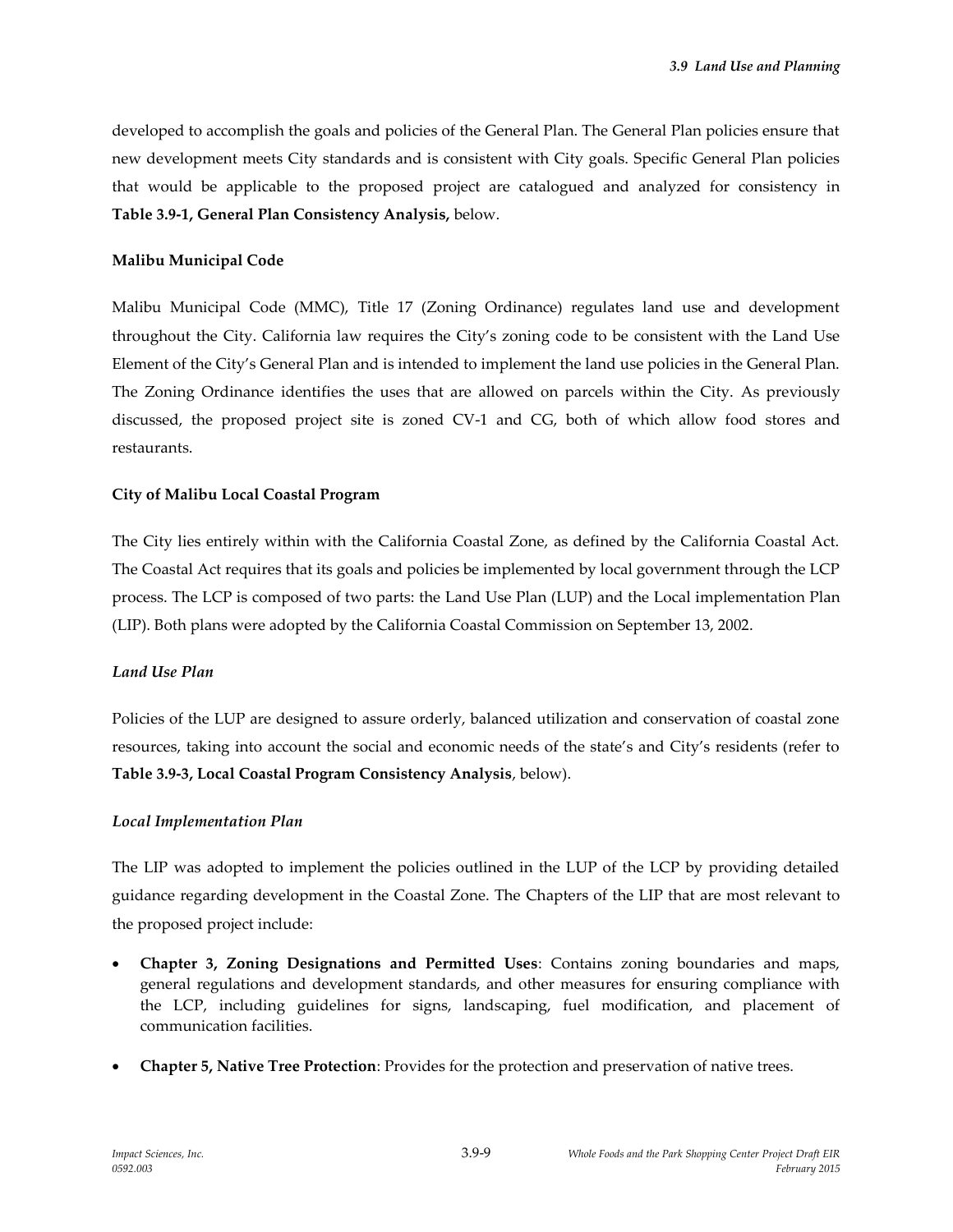- **Chapter 6, Scenic, Visual, and Hillside Resource Protection Ordinance**: Enhances and protects the scenic and visual qualities of 18 coastal and mountain areas within the City as a resource of public importance.
- **Chapter 8, Grading**: Ensures that new development minimizes the visual and resource impacts of grading and landform alteration.
- **Chapter 9, Hazards**: Ensures that new development shall minimize 23 risks to life and property in areas of high geologic, flood, and fire hazard.
- **Chapter 11, Archeological/Cultural Resources**: Avoids damage to or destruction of important cultural resources within the City of Malibu.
- **Chapter 13, Coastal Development Permits**: Establishes the process for the review of all development within the coastal zone of the City of Malibu to ensure that it will be consistent with the provisions of the LCP.
- **Chapter 15, Requirements for Land Divisions**: Provides guidance for land divisions and mergers.
- **Chapter 17, Water Quality Protection Ordinance**: Protects and enhances coastal waters within the City in accordance with the policies of the LCP.

### **City of Malibu - Measure R**

On November 4, 2014, City of Malibu voters approved Measure R. This measure requires (1) voterapproval of specific plans for commercial and commercial-residential projects over 20,000 square feet, and (2) allows formula retail businesses $4$  in tenant spaces between 1,400 square feet and 5,000 square feet in existing civic center shopping centers but imposes stricter requirements (including a 2,500-square-foot limit per business and a limit of 30 percent of shopper center's tenants) on some such businesses in any new shopping center or existing ones outside the civic center.

In conformance with Measure R, a Specific Plan has been prepared for the project. Once built-out, the occupancy of the project also must be in conformance with Measure R formula retail limitations; no tenants other than anchor tenant Whole Foods Market are proposed for the project site at this time.

 $4$  Formula retail is considered any type of retail sales activity and/or retail service activity conducted within a retail establishment which, along with 10 or more other existing, operational retail establishments located within the United States, is required to maintain two or more of the following features: Standardized array of merchandise or menu items; Standardized décor; Uniform apparel; Standardized signage, a servicemark, or a trademark; Standardized color scheme; Standardized layout; or Standardized façade.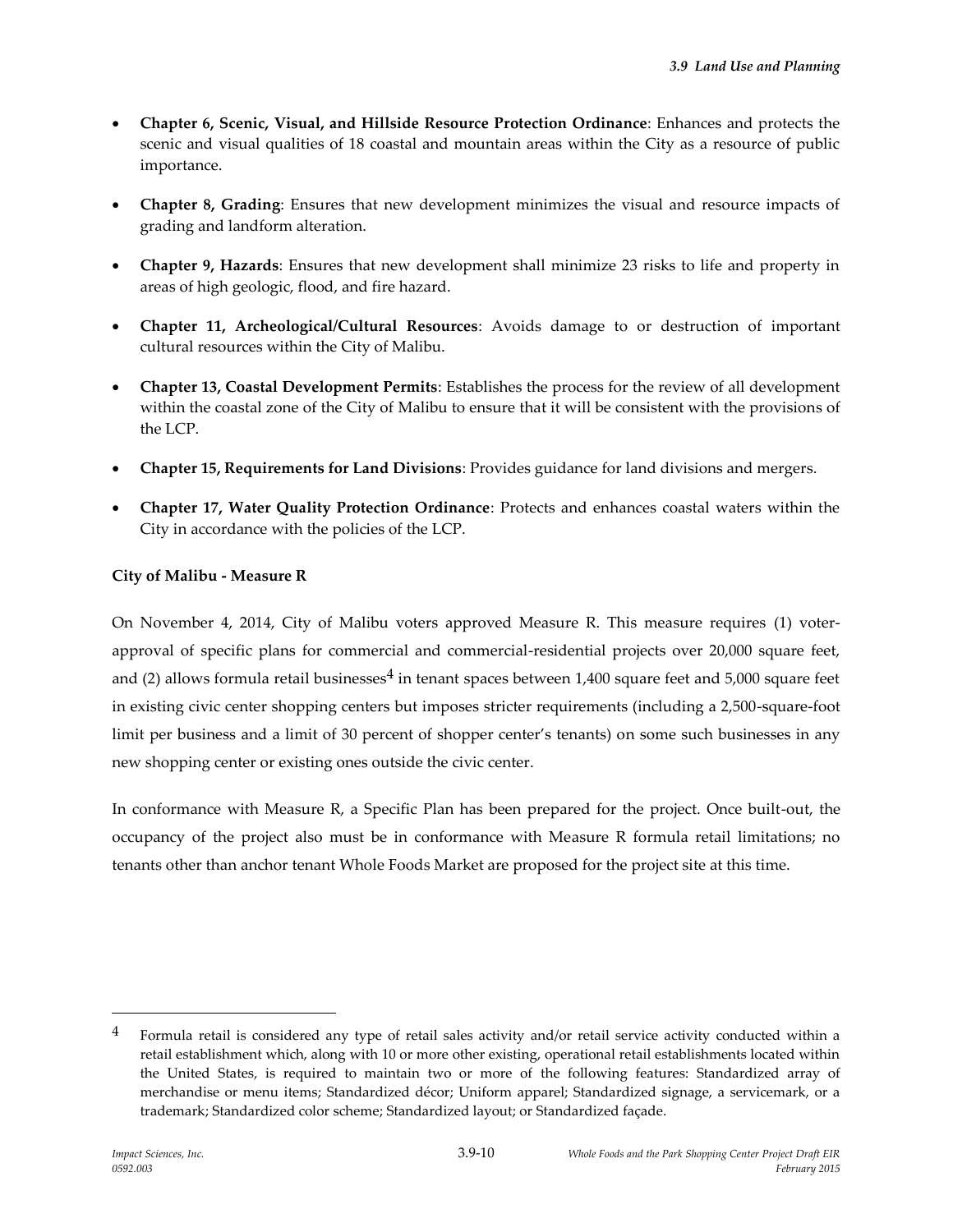# **ENVIRONMENTAL IMPACTS**

# **Thresholds of Significance**

In order to assist in determining whether a project will have a significant effect on the environment, the *California Environmental Quality Act (CEQA) Guidelines* identify criteria for conditions that may be deemed to constitute a substantial or potentially substantial adverse change in physical conditions. Specifically, Appendix G of the *State CEQA Guidelines* (Environmental Checklist Form) lists the following items to be considered when determining whether a project may be deemed to have a significant impact related to land use and planning:

- Physically divide an established community
- Conflict with any applicable land use plan, policy, or regulation of an agency with jurisdiction over the project adopted for the purpose of avoiding or mitigating an environmental effect.
- Conflict with any applicable habitat conservation plan or natural community conservation plan

# **Methodology**

The following section includes an assessment of the City's land use policies that are most applicable to the proposed project, as laid out in the General Plan, Zoning Code, and LCP, and the project's level of compliance with these stated policies. Project elements that may be potentially inconsistent with an adopted goal, policy, or program are summarized in this section, along with related physical environmental consequences.

# **Impacts Analysis**

### **Threshold 3.9.1 Physically divide an established community.**

The project site is located adjacent to a vacant parcel to the west, a commercial complex to the east, a horse training facility to the north, and a commercial center to the south. The proposed project is an infill project as it is surrounded by development on three sides. The proposed project does not include any barriers to the existing development surrounding the project site such as new roadways or infrastructure. Further, no residential uses are located immediately surrounding the project site that could be disrupted by the proposed project. Therefore, the proposed project would not physically divide an established community. This impact is less than significant.

# *Mitigation Measures*

No mitigation measures are required.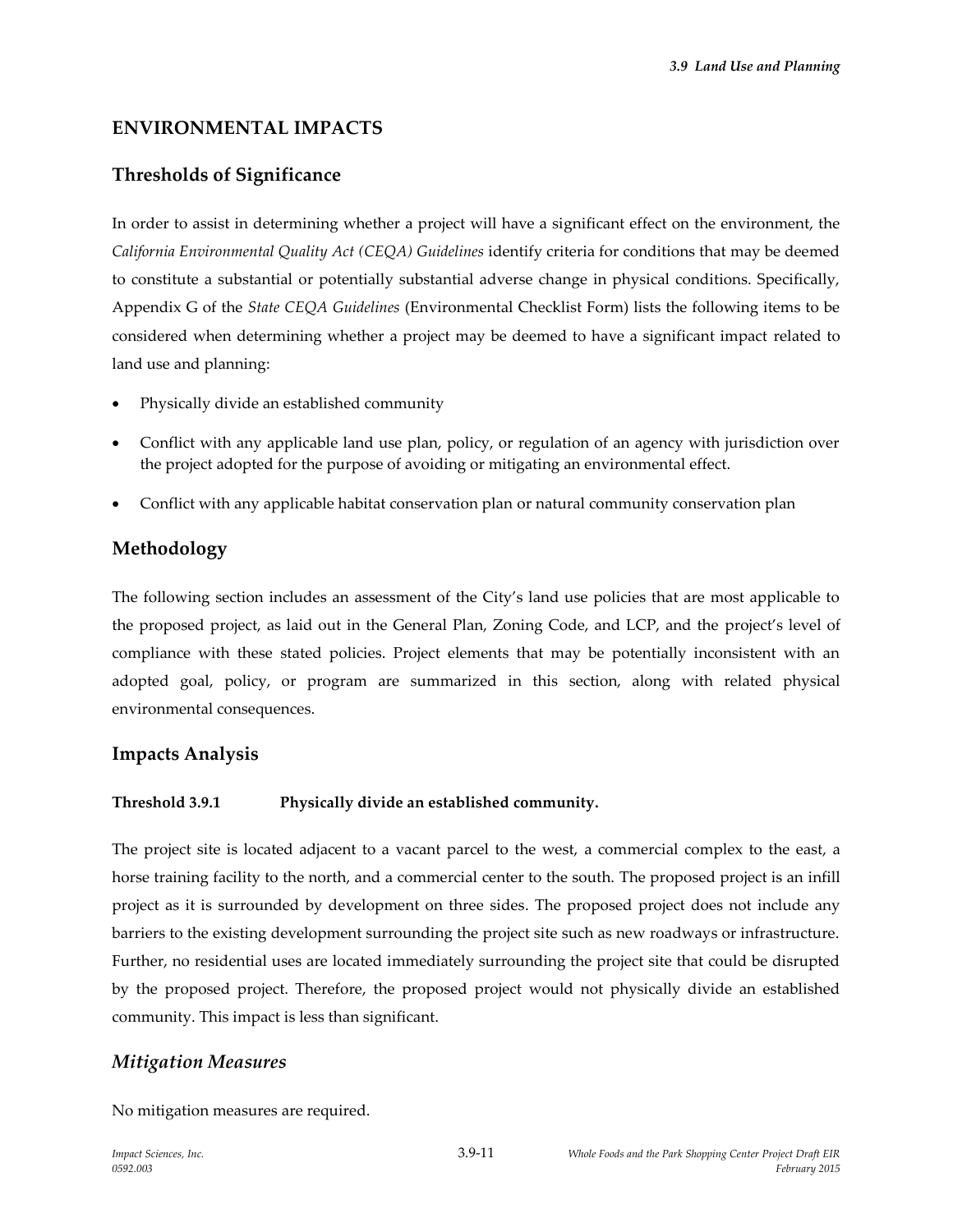# *Residual Impacts*

Impacts would be less than significant.

# **Threshold 3.9-2 Conflict with any applicable land use plan, policy, or regulation of an agency with jurisdiction over the project adopted for the purpose of avoiding or mitigating an environmental effect.**

To determine if the proposed project will conflict with any applicable land use plan, policy, or regulation, the consistency of the proposed project with applicable land use plans is discussed below.

# *City of Malibu General Plan*

The project site is designated Community Commercial (CC) by the General Plan land use element. Under the General Plan and MMC zoning, one of the parcels is designated CV-1 (4458-022-001) but the other (4458-022-022) is currently CG. An amendment to the General Plan is proposed as part of the project entitlement approvals to re-designate the CG designated parcel as CV-1. With this amendment, the proposed project would be consistent with the CV-1 designation for the project site.

The City of Malibu General Plan contains numerous policies for land development. A detailed analysis of the proposed project's consistency with the applicable policies of the various elements of the general plan is provided in **Table 3.9-1, General Plan Consistency Analysis**. The analysis concludes that the proposed project would be consistent with the applicable goals and policies of the general plan.

| <b>Policies</b>                                                                                                                                                                               | <b>Consistency Finding and Discussion</b>                                                                                                                                                                                                                                                                                                                                                                                                                    |
|-----------------------------------------------------------------------------------------------------------------------------------------------------------------------------------------------|--------------------------------------------------------------------------------------------------------------------------------------------------------------------------------------------------------------------------------------------------------------------------------------------------------------------------------------------------------------------------------------------------------------------------------------------------------------|
| Land Use Element                                                                                                                                                                              |                                                                                                                                                                                                                                                                                                                                                                                                                                                              |
| LU Policy 1.1.1: The City shall protect the natural environment by<br>regulating design and permitting only land uses compatible with the<br>natural environment.                             | Consistent. The proposed project would conform to the<br>natural topography of the project site. The landscape<br>design will include native trees, shrubs, and plants, in<br>addition to ornamental flowering trees.                                                                                                                                                                                                                                        |
| LU Policy 1.1.2: The City shall ensure that land uses avoid or<br>minimize adverse impacts on water quality and other natural<br>resources, such as undisturbed watershed and riparian areas. | <b>Consistent.</b> Surface run-off during construction and<br>operation of the proposed project could result in potentially<br>significant impacts to water quality and downstream<br>riparian habitats. Mitigation measures and bet management<br>practices (BMPs) designed to protect downstream riparian<br>areas and improve water quality are included in Section<br>3.3, Biological Resources, and Section 3.8, Hydrology and<br><b>Water Quality.</b> |

**Table 3.9-1 General Plan Consistency Analysis**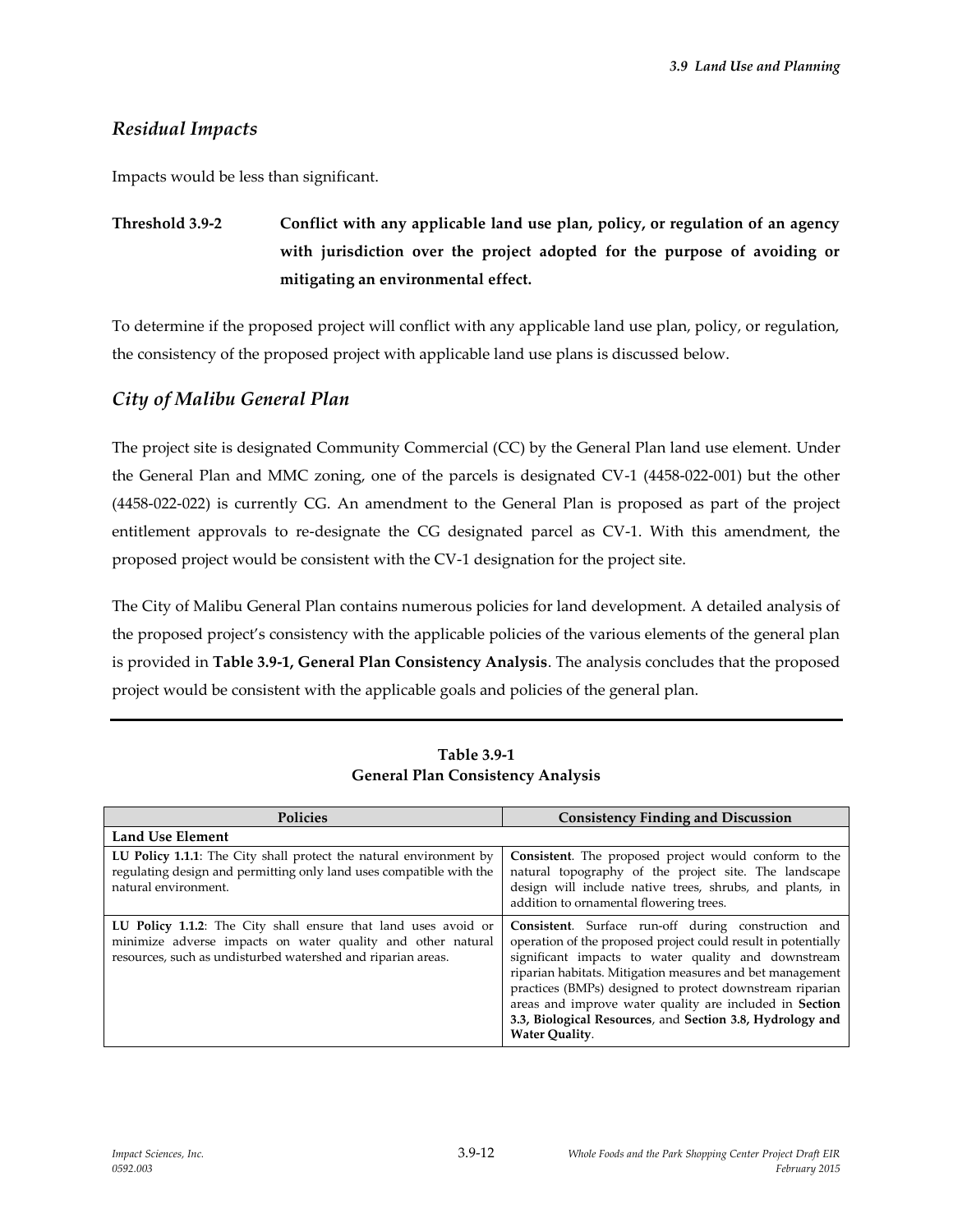| Policies                                                                                                                                                                                                                                                                                                  | <b>Consistency Finding and Discussion</b>                                                                                                                                                                                                                                                                                                                                                                                                              |
|-----------------------------------------------------------------------------------------------------------------------------------------------------------------------------------------------------------------------------------------------------------------------------------------------------------|--------------------------------------------------------------------------------------------------------------------------------------------------------------------------------------------------------------------------------------------------------------------------------------------------------------------------------------------------------------------------------------------------------------------------------------------------------|
| LU Policy 1.1.3: The City shall control surface runoff into coastal<br>waters, wetlands, and riparian areas.                                                                                                                                                                                              | Consistent. The proposed project could increase the<br>amount of surface run-off exiting the project site.<br>Mitigation measures and BMPs designed to control the<br>release of run-off on the project site are included in Section<br>3.8, Hydrology and Water Quality.                                                                                                                                                                              |
| LU Policy 1.1.5: The City shall require careful site planning which<br>blends development with the natural topography.                                                                                                                                                                                    | Consistent. The proposed project would not substantially<br>alter the topography of the project site as construction of<br>the proposed project would only involve approximately<br>3,900 cubic yards of cut and about 13,800 cubic yards of fill.                                                                                                                                                                                                     |
| LU Policy 1.3.1: The City shall regulate development in floodways.                                                                                                                                                                                                                                        | Consistent. While the project site is located in a flood zone,<br>no significant impacts would occur due to implementation<br>of the proposed project. See Section 3.8, Hydrology and<br>Water Quality.                                                                                                                                                                                                                                                |
| LU Policy 1.3.2: The City shall require proposed development to<br>avoid geologic safety hazards created by development.                                                                                                                                                                                  | Consistent. The main trace of the Malibu Coast fault is<br>mapped along the south and southeastern portions of the<br>property near Cross Creek and along the southern portion<br>of the site near Civic Center Way. The geotechnical analysis<br>prepared for the proposed project indicates that the fault is<br>not active and that no significant geologic safety hazards<br>would result from the project. See Section 3.5, Geology and<br>Soils. |
| LU Policy 1.3.3: The City shall require fire protection measures for<br>development.                                                                                                                                                                                                                      | Consistent. A Fuel Modification Plan has been developed<br>and approved by to the Los Angeles County Fire<br>Department (LACFD) to mitigate potential wildfire<br>impacts.                                                                                                                                                                                                                                                                             |
| LU Policy 1.4.3: The City shall minimize the alteration of existing<br>land forms and require design consistent with natural topography<br>and processes of the site (i.e. geological, soils, hydrological, water<br>percolation and runoff).                                                             | Consistent. No unique landforms would be altered as a<br>result of the proposed project. The proposed project has<br>been designed and would be constructed to blend in with<br>the existing landscape and topography.                                                                                                                                                                                                                                 |
| LU Policy 1.5.1: The City shall scrutinize proposed development for<br>any potential individual or cumulative adverse environmental<br>impact, in addition to those impacts that are peculiar to development<br>otherwise consistent with the General Plan.                                               | Consistent. The individual and cumulative effects of the<br>proposed project are analyzed for each environmental topic<br>addressed within the scope of this EIR.                                                                                                                                                                                                                                                                                      |
| LU Policy 2.1.1: The City shall promote an aesthetically pleasing and<br>visually stimulating environment whose architecture, common and<br>open spaces inspire and uplift the human spirit.                                                                                                              | Consistent. Building design would be in keeping with the<br>City's preferred "rustic contemporary" theme; building<br>finishes would include natural wood siding, stone veneer<br>and earth-toned stucco and/or paint. Overhead trellises and<br>canopy structures would provide shade for outdoor<br>walkways and seating areas. Refer to Project Renderings,<br>Figures 3.1-3 through 3.1-11.                                                        |
| LU Policy 2.1.4: The City shall require development to be landscaped<br>so that the project blends in with the environment and<br>neighborhood.                                                                                                                                                           | Consistent. The proposed project includes a landscaping<br>plan that is consistent with the character of the surrounding<br>area.                                                                                                                                                                                                                                                                                                                      |
| LU Policy 2.1.5: The City shall protect and preserve public and<br>private ocean and mountain views, by striking an equitable balance<br>between the right to reasonable use of one's property including the<br>maintenance of privacy and the right to protection against<br>unreasonable loss of views. | Consistent. The proposed project is designed to maximize<br>views of the hillside behind the project site by locating the<br>main market at the rear of the property.                                                                                                                                                                                                                                                                                  |
| LU Policy 2.1.6: The City shall encourage pedestrian friendly design<br>in concentrated commercial areas.                                                                                                                                                                                                 | Consistent. The pedestrian entrance to the proposed<br>project is an extension of the Cross Creek pedestrian<br>walkways. The proposed project would also include<br>internal walkways and a pedestrian connection to the<br>adjacent La Paz site.                                                                                                                                                                                                     |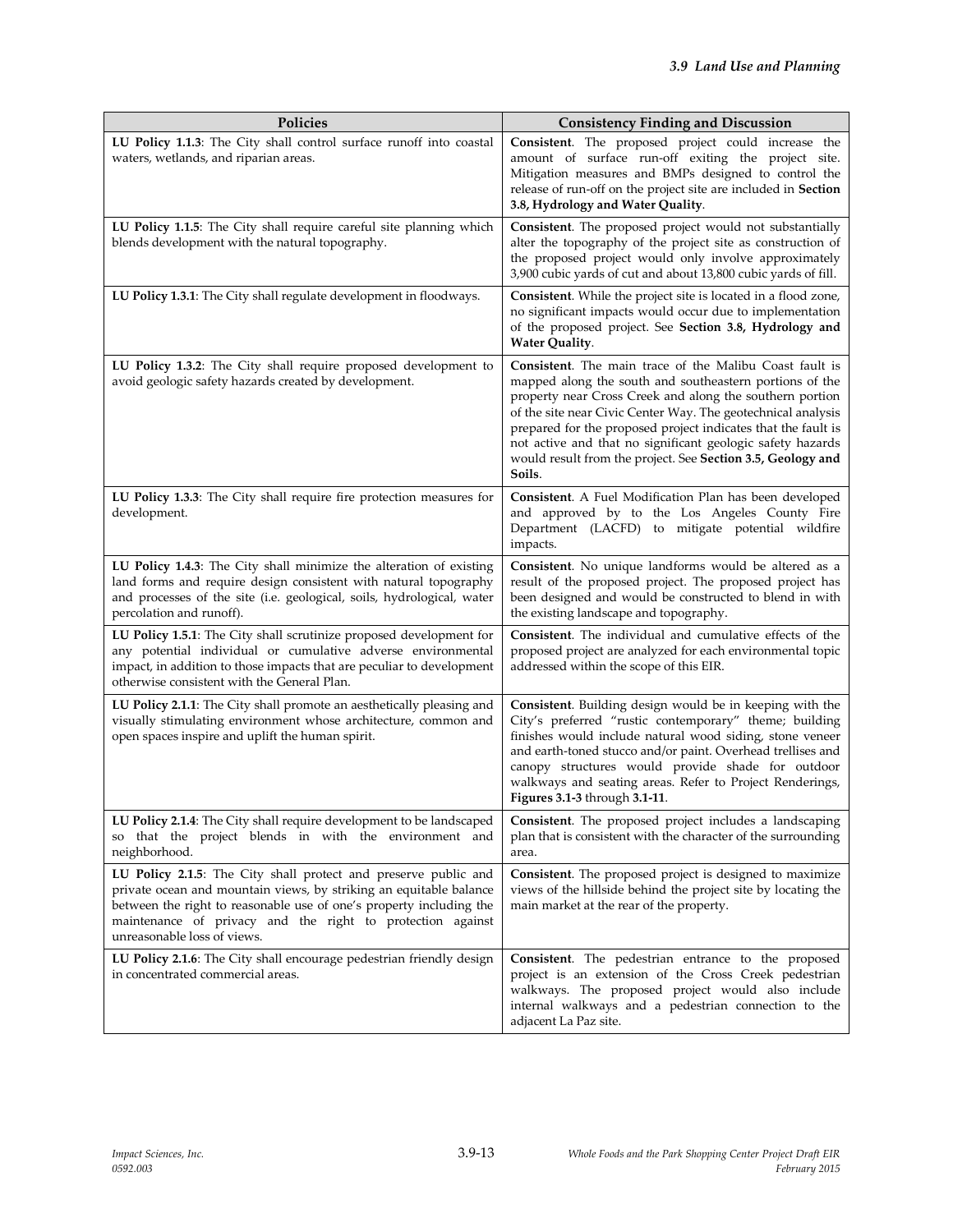| Policies                                                                                                                                                                                                                                                                                                                                                                                                                                                                   | <b>Consistency Finding and Discussion</b>                                                                                                                                                                                                                                                                                                                                                                                              |
|----------------------------------------------------------------------------------------------------------------------------------------------------------------------------------------------------------------------------------------------------------------------------------------------------------------------------------------------------------------------------------------------------------------------------------------------------------------------------|----------------------------------------------------------------------------------------------------------------------------------------------------------------------------------------------------------------------------------------------------------------------------------------------------------------------------------------------------------------------------------------------------------------------------------------|
| LU Policy 2.2.1: The City shall require adequate infrastructure,<br>including but not limited to roads, water, and wastewater disposal<br>capacity, as a condition of proposed development.                                                                                                                                                                                                                                                                                | Consistent. The project site is adequately served by the<br>existing roadway system. Adequate water supply<br>infrastructure would be extended to the project site from<br>existing water mains located beneath Civic Center Way and<br>Cross Creek Road. No on-site wastewater discharge would<br>occur. All wastewater generated by the proposed project<br>would be treated by the new CCWTF. See Section 3.14.4,<br>Wastewater.    |
| LU Policy 2.2.4: The City shall manage development in accordance<br>with the efficient operation of the traffic system and service<br>infrastructure.                                                                                                                                                                                                                                                                                                                      | <b>Consistent.</b> The impacts of the proposed project on traffic<br>and service infrastructure have been evaluated in Section<br>3.11, Public Services, Section 3.13, Transportation and<br>Traffic, and Section 3.14, Utilities and Service Systems.                                                                                                                                                                                 |
| LU Policy 2.2.5: The City shall evaluate the effect on road capacity of<br>traffic impacts from all sources when determining the type and<br>intensity of land use.                                                                                                                                                                                                                                                                                                        | Consistent. The impacts of the proposed project on road<br>have<br>been evaluated in <b>Section</b><br>capacity<br>3.13,<br><b>Transportation and Traffic.</b>                                                                                                                                                                                                                                                                         |
| LU Policy 2.2.8: The City shall require adequate wastewater<br>management for development.                                                                                                                                                                                                                                                                                                                                                                                 | <b>Consistent.</b> The proposed project would connect to the new<br>CCWTF for wastewater disposal. See Section 3.14.4,<br>Wastewater.                                                                                                                                                                                                                                                                                                  |
| LU Policy 3.1.1: The City shall ensure visitor-serving and<br>recreational uses are compatible with the natural resources and<br>aesthetic values of the area.                                                                                                                                                                                                                                                                                                             | Consistent. Building design would be in keeping with the<br>City's preferred "rustic contemporary" theme and site<br>development includes amenities such as a children's park,<br>and outdoor seating areas landscaped to harmonize with<br>the buildings. Refer to Project Renderings, Figures 3.1-3<br>through $3.1-11$ .                                                                                                            |
| LU Policy 4.1.6: The City shall promote extensive landscaping in<br>new projects while emphasizing low volume irrigation and the use<br>of native, fire-resistant and drought-tolerant plant materials.                                                                                                                                                                                                                                                                    | Consistent. The proposed project would utilize low volume<br>irrigation and include the use of native fire-resistant and<br>drought-tolerant plant materials.                                                                                                                                                                                                                                                                          |
| LU Policy 4.1.7: The City shall require visually aesthetic screening of<br>service areas and well landscaped parking lots.                                                                                                                                                                                                                                                                                                                                                 | <b>Consistent.</b> All service areas associated with the proposed<br>structures would be screened by landscaping. Parking for<br>the proposed project would be located in the interior of the<br>project site and would be screened by the proposed<br>structures and extensive landscaping along the project's<br>Civic Center Way and Cross Creek Road frontages. Project<br>deliveries would occur through the rear of the site.    |
| LU Policy 4.3.2: The City shall require buildings within the Civic<br>Center Area to reflect (a) the uniqueness of this location as the City's<br>town center, (b) its close proximity to the beach and ocean, and (c) a<br>"community village" character with small scale, low-rise buildings.<br>Development in the Civic Center will be guided by those policies<br>and implementation measures in the Plan that are generally<br>applicable to commercial development. | <b>Consistent.</b> Building design would be in keeping with the<br>City's preferred "rustic contemporary" theme, building<br>finishes would include natural wood siding, stone veneer<br>and earth-toned stucco and/or paint. Site development<br>includes amenities such as a children's park, and outdoor<br>seating areas landscaped to harmonize with the buildings.<br>Refer to Project Renderings, Figures 3.1-3 through 3.1-11. |
| LU Policy 4.3.5: The City shall develop the Civic Center Area so that<br>it is pedestrian oriented.                                                                                                                                                                                                                                                                                                                                                                        | Consistent. The proposed project includes walkways and<br>plazas with public seating areas designed to encourage<br>pedestrian activity.                                                                                                                                                                                                                                                                                               |
| LU Policy 4.3.8: The City shall encourage architectural design<br>features such as towers, cupolas, roof parapets, kiosks, changes in<br>roof elevations and roof monuments which do not add square<br>footage, floor area or stories to the building.                                                                                                                                                                                                                     | Consistent. The proposed project would be constructed in<br>a "rustic contemporary" style; building finishes would<br>include natural wood siding, stone veneer and earth-toned<br>stucco and/or paint. Buildings would include trellises and<br>green walls. See Chapter 2.0, Project Description and<br>Project Renderings, Figures 3.1-3 through 3.1-11.                                                                            |
| <b>Conservation Element</b>                                                                                                                                                                                                                                                                                                                                                                                                                                                |                                                                                                                                                                                                                                                                                                                                                                                                                                        |
| <b>CON Policy 1.1.1</b> : The City shall minimize disruption of natural<br>systems and areas rich in biodiversity and avoid consumption of<br>ecologically sensitive lands including ESHAs, significant watersheds,<br>wildlife habitat linkages, disturbed sensitive resource areas, blueline<br>streams and significant oak woodlands.                                                                                                                                   | Consistent. The project site supports upland non-native<br>grasses and forbs, as well as eight native western sycamore<br>No ecologically sensitive<br>lands such<br>trees.<br>as<br>environmentally sensitive habitat areas (ESHAs), blueline<br>streams, wetlands, and oak woodlands are located on the<br>project site. See Section 3.3, Biological Resources.                                                                      |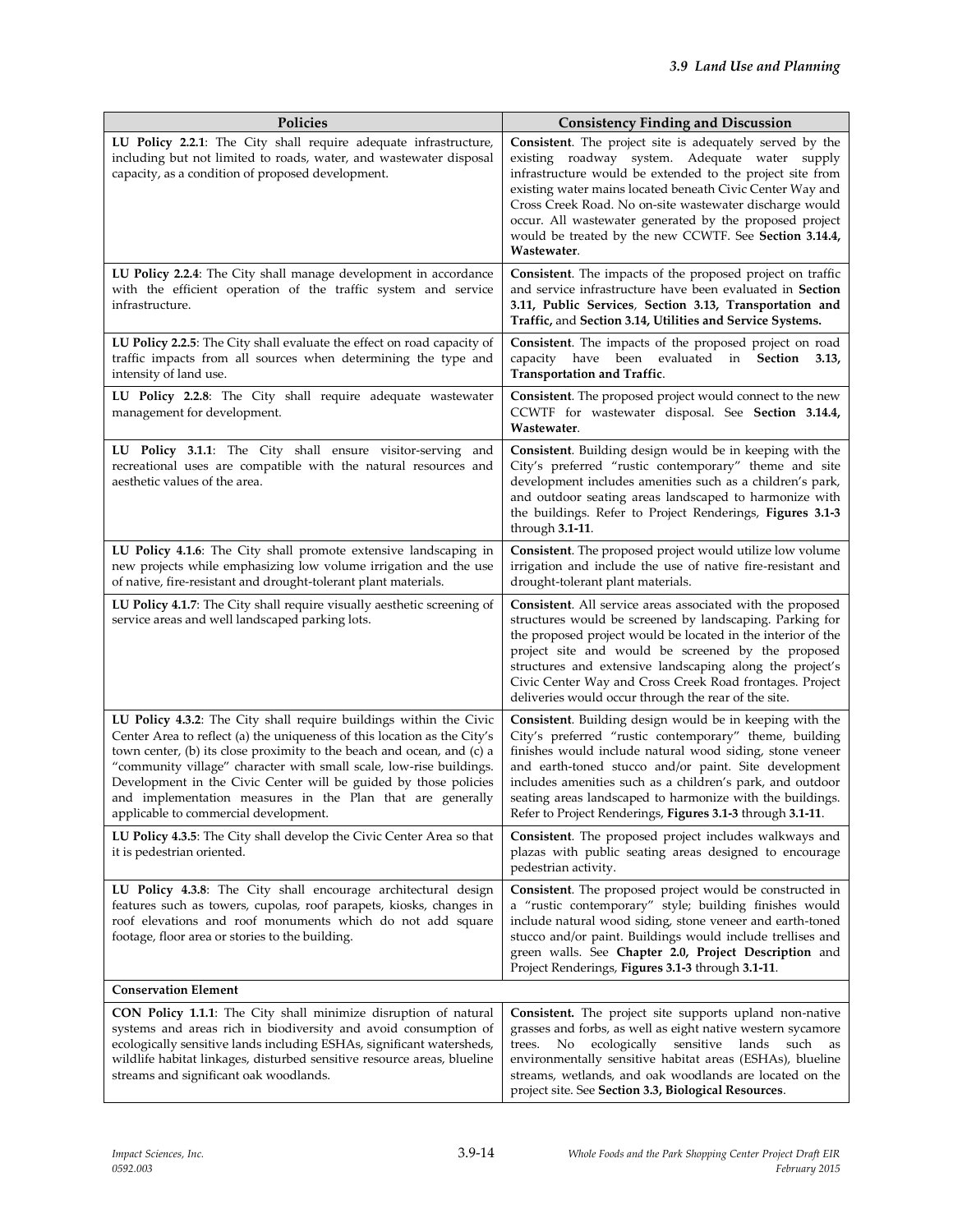| <b>Policies</b>                                                                                                                                                                                                                                                                                                                                                                                                                                                                                                           | <b>Consistency Finding and Discussion</b>                                                                                                                                                                                                                                                                                                                                                                                                                                                                                                                          |
|---------------------------------------------------------------------------------------------------------------------------------------------------------------------------------------------------------------------------------------------------------------------------------------------------------------------------------------------------------------------------------------------------------------------------------------------------------------------------------------------------------------------------|--------------------------------------------------------------------------------------------------------------------------------------------------------------------------------------------------------------------------------------------------------------------------------------------------------------------------------------------------------------------------------------------------------------------------------------------------------------------------------------------------------------------------------------------------------------------|
| CON Policy 1.2.7: The City shall reduce impacts resulting from night<br>lighting so as not to disturb natural habitats.                                                                                                                                                                                                                                                                                                                                                                                                   | Consistent. The proposed project would result in increased<br>night lighting that may affect wildlife. However, project<br>design features including shielded pedestrian walkway and<br>parking lot lighting, dense landscaping, and mitigation<br>proposed in Section 3.1, Aesthetics and Section 3.3,<br>Biological Resources would reduce this impact to a less<br>than significant level.                                                                                                                                                                      |
| CON Policy 2.1.2: The City shall avoid the destruction or alteration<br>of cultural resources.                                                                                                                                                                                                                                                                                                                                                                                                                            | Consistent. While no known archaeological resources are<br>located on the project site, there is the potential that<br>unknown archaeological resources may be unearthed<br>during grading. However, mitigation proposed in Section<br>3.4, Cultural Resources would reduce this impact to a less<br>than significant level.                                                                                                                                                                                                                                       |
| <b>Circulation and Infrastructure Element</b>                                                                                                                                                                                                                                                                                                                                                                                                                                                                             |                                                                                                                                                                                                                                                                                                                                                                                                                                                                                                                                                                    |
| C Policy 1.1.1: Where level of service at signalized intersections and<br>roadways is below LOS C, the City shall ensure that proposed<br>development maintains the then current LOS. Where LOS at<br>signalized intersections and roadways is at LOS C or above, the City<br>shall ensure that proposed development (1) does not cause a<br>degradation of LOS greater than or equal to two percent in the<br>circumstances set forth in Land Use Implementation Measure 70 and<br>(2) does not degrade LOS below LOS C. | Consistent. The proposed project would increase area<br>traffic. The applicant-prepared traffic study, which was<br>peer reviewed and approved by an independent<br>transportation consultant, found that project-related<br>impacts to area intersections can be successfully mitigated.<br>Final plans would be reviewed and approved by the City.<br>See Section 3.13, Traffic and Transportation.                                                                                                                                                              |
| C Policy 1.3.1: The City shall require sufficient off-street parking.                                                                                                                                                                                                                                                                                                                                                                                                                                                     | Consistent. According to the Malibu Municipal Code, the<br>proposed project would be required to provide 217 parking<br>spaces. The proposed project would provide 220 parking<br>spaces, which is three more than is required. See Section<br>3.13, Traffic and Transportation.                                                                                                                                                                                                                                                                                   |
| <b>Safety and Health Element</b>                                                                                                                                                                                                                                                                                                                                                                                                                                                                                          |                                                                                                                                                                                                                                                                                                                                                                                                                                                                                                                                                                    |
| S Policy 1.2.1: The City shall require development to provide for<br>analyses of site safety related to potential hazards of fault rupture,<br>earthquake ground shaking, liquefaction, and rockfalls.                                                                                                                                                                                                                                                                                                                    | Consistent. The main trace of the Malibu Coast fault is<br>mapped along the south and southeastern portions of the<br>property near Cross Creek and along the southern portion<br>of the site near Civic Center Way. The geotechnical analysis<br>prepared for the proposed project indicates that the fault is<br>not active and that no significant geologic safety hazards<br>would result from the project. See Section 3.5, Geology and<br>Soils.                                                                                                             |
| S Policy 1.2.2: The City shall require development to provide site<br>safety analyses related to landsliding, debris flows, expansive soils,<br>collapsible soils, erosion/sedimentation, and groundwater effects.                                                                                                                                                                                                                                                                                                        | Consistent. Soils on the project site are subject to<br>liquefaction. However, mitigation proposed in Section 3.5,<br>Geology and Soils would reduce this impact to a less than<br>significant level.                                                                                                                                                                                                                                                                                                                                                              |
| Noise Element                                                                                                                                                                                                                                                                                                                                                                                                                                                                                                             |                                                                                                                                                                                                                                                                                                                                                                                                                                                                                                                                                                    |
| N Policy 1.1.2: The City shall protect noise sensitive land uses from<br>negative impacts of proximity to noise generating uses.                                                                                                                                                                                                                                                                                                                                                                                          | Partially Consistent. The proposed project would increase<br>area noise. The applicant-prepared noise study found that<br>project-related impacts with regard to temporary<br>construction noise would be mitigated to less than<br>significant, with the exception of receptors located at 23704<br>Harbor Vista Drive, 3657 Cross Creek Road, and Legacy<br>Park, which would remain significant and unavoidable.<br>Project-related impacts with regard to operational noise<br>would be fully mitigated and less than significant. See<br>Section 3.10, Noise. |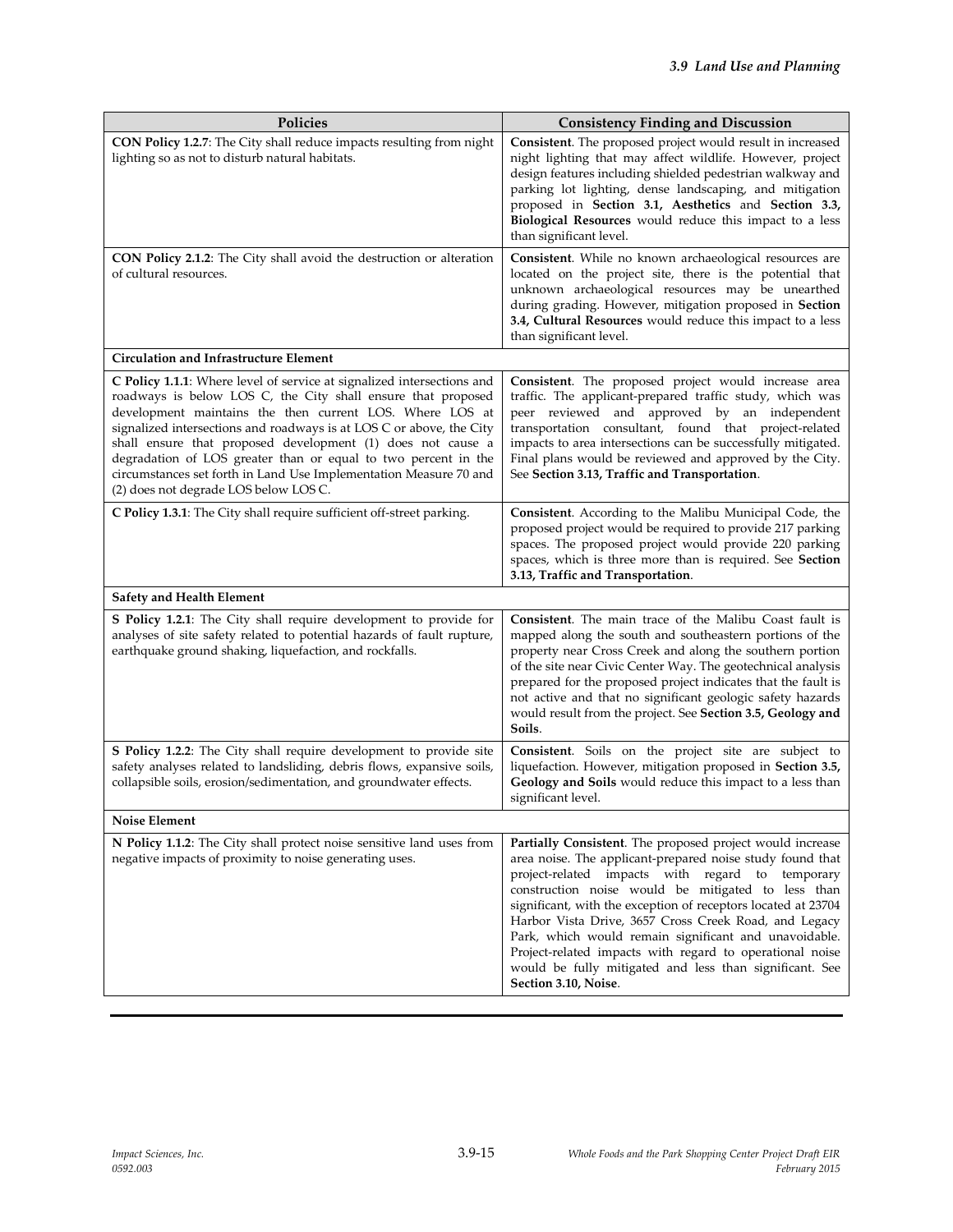#### *City of Malibu Zoning Ordinance*

The project site is zoned Commercial Visitor-Serving (CV-1) and Community Commercial (CC). An amendment to the zoning map is proposed as part of the proposed project to re-designate the CC designated parcel as CV-1. With this amendment, the proposed project would be consistent with the CV-1 designation for the project site. As discussed in **Section 2.0 Project Description** and below, various discretionary land use and entitlement actions will be necessary for the project to be constructed as proposed. Procurement of all required land use approvals will mitigate any potential land use impacts to a less than significant level. Specific development standards that apply to the project site are discussed in more detail below:

#### **Permitted Uses**

The proposed project includes the development of a retail center that would include a market and restaurant space. Food markets are permitted uses within the CV-1 zone while restaurants are conditionally permitted uses within the CV-1 zone. As such, the proposed uses would conform to the uses permitted in the CV-1 zone.

#### **Height Limitations**

According to Section 17.40.080 of the Malibu Municipal Code, the maximum height of commercial development in the City is 18 feet. As the maximum height of each of the proposed structures is 28 feet, the proposed project would exceed the City's height limitation for commercial uses. This height increase above the 18-foot allowable height is due in part to the fact that building finished floors must be raised by a minimum of 3 feet above the existing grade to meet Federal Emergency Management Agency (FEMA) requirements and MMC Floodplain Management Ordinance requirements (refer to **Section 3.8, Hydrology and Water Quality**, and is also necessary to provide a screen for the rooftop mechanical equipment required for commercial use. Existing buildings in the project vicinity include the two-story, approximately 35-foot-tall, Malibu Country Mart professional building directly across Civic Center Way from the proposed project site, as well as other nearby two-story commercial buildings further south on Cross Creek Road and to the west along Civic Center Way. Therefore the proposed project is within keeping of the existing visual character or quality of the project vicinity. Site plan review (SPR) is required to allow heights in excess of the maximum allowed height in the zone. With the site plan review process (**SPR No. 10-043)**, height limitations would be brought into conformance. Refer to **Section 3.1, Aesthetics**, for more information.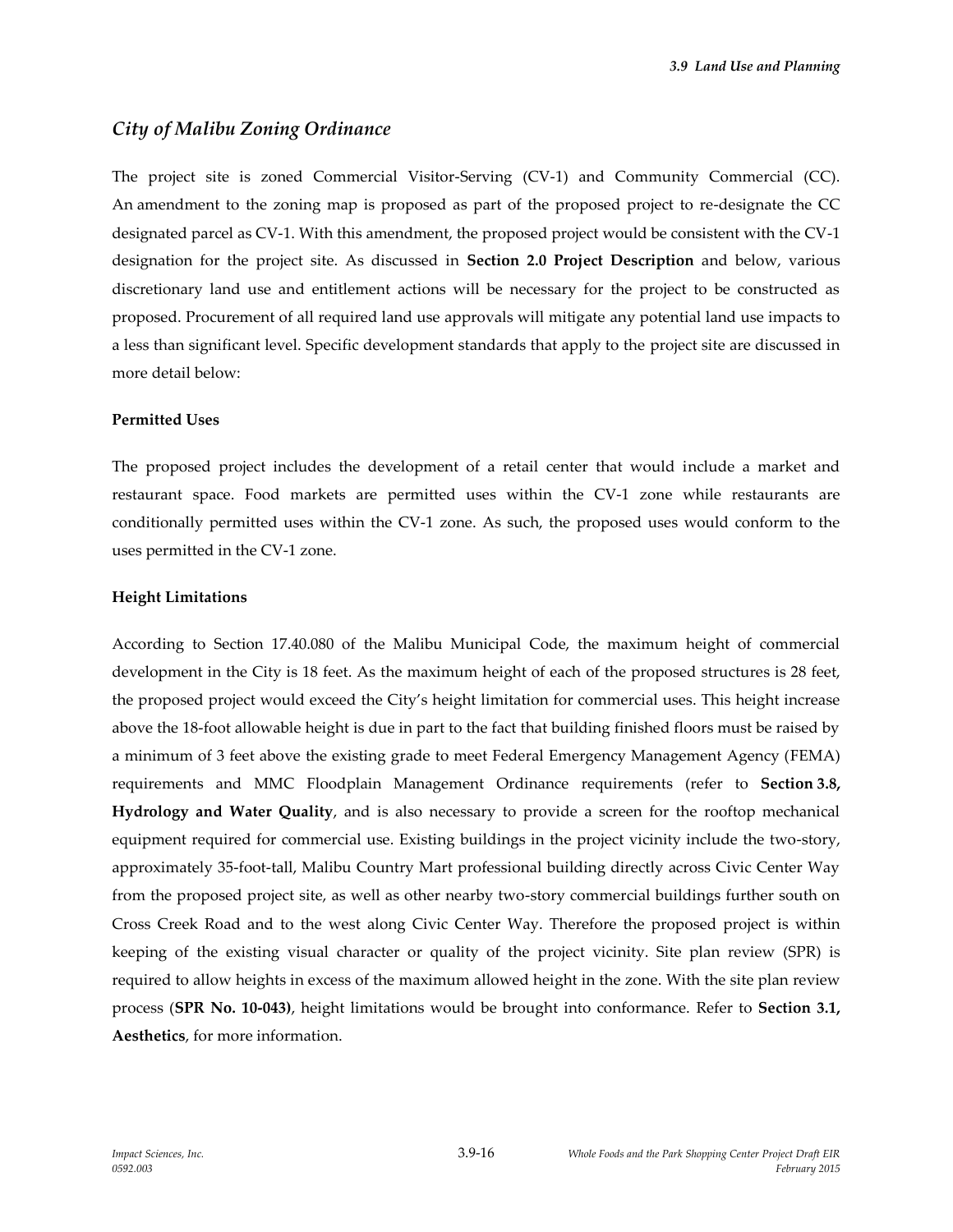#### **Setback Requirements**

According to Section 17.40.080 of the Malibu Municipal Code, front yard setbacks shall be at least 20 percent of the total depth of the lot, side yard setbacks shall be cumulatively at least 25 percent of the total width of the lot but, in no event, shall a single side yard setback be less than 10 percent of the width of the lot or 5 feet, whichever is greater, and rear yard setbacks shall be at least 15 percent of the lot depth or 15 feet whichever is greater. Based on these standards, with a lot depth of 717 feet, the proposed project would require a front yard setback of 143.4 feet and a year yard setback of 107.55 feet. In addition, with a lot width of 422.46 feet, the proposed project would require one side yard setback to be at least 42.25 feet and the other side yard setback to be a maximum of 63.37 feet. However, as the proposed project would provide a front yard setback of 88 feet, a side yard setback (east) of 50.7 feet, a side yard setback (west) of 42.25 feet, and a rear yard setback of 86.04 feet, it would not conform to the yard setback requirements contained in the Malibu Municipal Code. A Minor Modification (MM) is being requested to permit the reduced front, side (east) and rear setbacks.

#### **Landscaping and Open Space**

Consistent with the MMC the project provides 64,042 square feet of open space (25 percent of site area). Section 17.40.080 of the MMC and the LCP also require that 40 percent of the gross lot area constitute landscaped area, or, in this case, 102,467 square feet. The ground-based planter area included in the landscaped area calculations totals 32,849 square feet; however the project proposes additional landscape features as shown in **Table 3.9-2 Proposed Landscaping and Plantings** which are described below and shown in **Figure 2.0-10 Landscape Plan.**

| Feature              | Area                |
|----------------------|---------------------|
| On-grade landscaping | 32,849 square feet  |
| Tree canopy          | 48,492 square feet  |
| Green walls          | 22,000 square feet  |
| Total                | 103,341 square feet |

**Table 3.9-2 Proposed Landscaping and Plantings**

*Source: The Park at Cross Creek LLC, December 2014*

The applicant also proposes to install and maintain approximately 4,500 square feet of landscape in the City's right of way contiguous to the property along Civic Center Way. This landscaping within the City's right of way is also not included in the code required landscaping area calculations.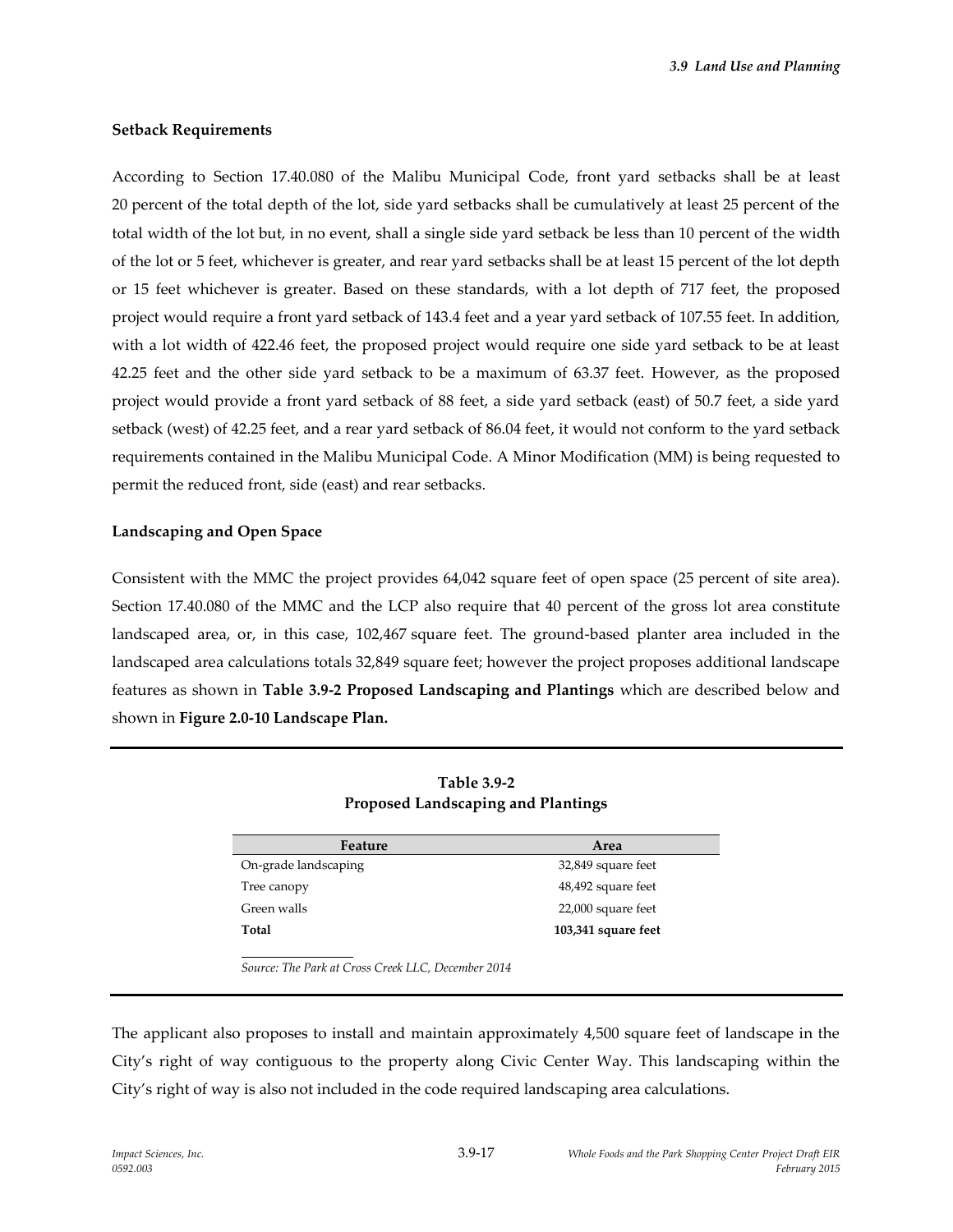For clarification, because the MMC does not define "Landscaped Area," the Specific Plan prepared for the proposed project further interprets the permitted functional landscape elements, such as tree canopies and green walls, which could be included in the calculations. Under alternative interpretation, the project would provide greater Landscaped Area than required. However, should the decision makers determine that a more traditional interpretation of the landscape requirement is more appropriate for the site, a variance has been requested (Variance No. 10-028) for the reduced Landscaped Area.

While the provision of underground parking would potentially allow for a greater amount of landscaping on the site, due to the high water table under the project site (less than 10 feet below ground surface), underground parking is not feasible. $5$ 

# *City of Malibu Local Coastal Program*

The LUP for the Local Coastal Program contains numerous policies for land development. A detailed analysis of the proposed project's consistency with the applicable policies of the various chapters of the LUP is provided in **Table 3.9-3, Local Coastal Program Consistency Analysis**. The analysis concludes that the proposed project would be consistent with the applicable policies of the LUP.

<sup>&</sup>lt;sup>5</sup> There are special circumstances due to the property elevation in relation to the water table in the area that make it potentially damaging to the aquifer to use underground parking which would allow for more landscaped space at ground level. On this site, historic high groundwater is reported to be 5 feet below grade (Van Beveren & Butelo, January 13, 2009). According to the project geologist, underground parking in an area of high ground water requires constant pumping of the underground parking area and causes disposal issues. Also, because of the narrow distance between grade and the high water table, the use of subterranean parking to achieve more landscaped space at ground level would displace a corresponding amount of water, elevating the water table on adjacent properties, which may be exacerbated when coupled with the subterranean parking garage approved on the adjoining La Paz site. In addition, protection of the water table from potential pollution, especially important for properties closer to Malibu Creek, may not be controllable on a fail-safe basis from an underground garage.

Protection of the water table from pollution in such an instance would be extremely wasteful of energy, since pumps would have to run 24-hours per day to clear water from the garage and that water, once removed, would be considered potentially toxic, and could not be discharged directly into the storm drain system.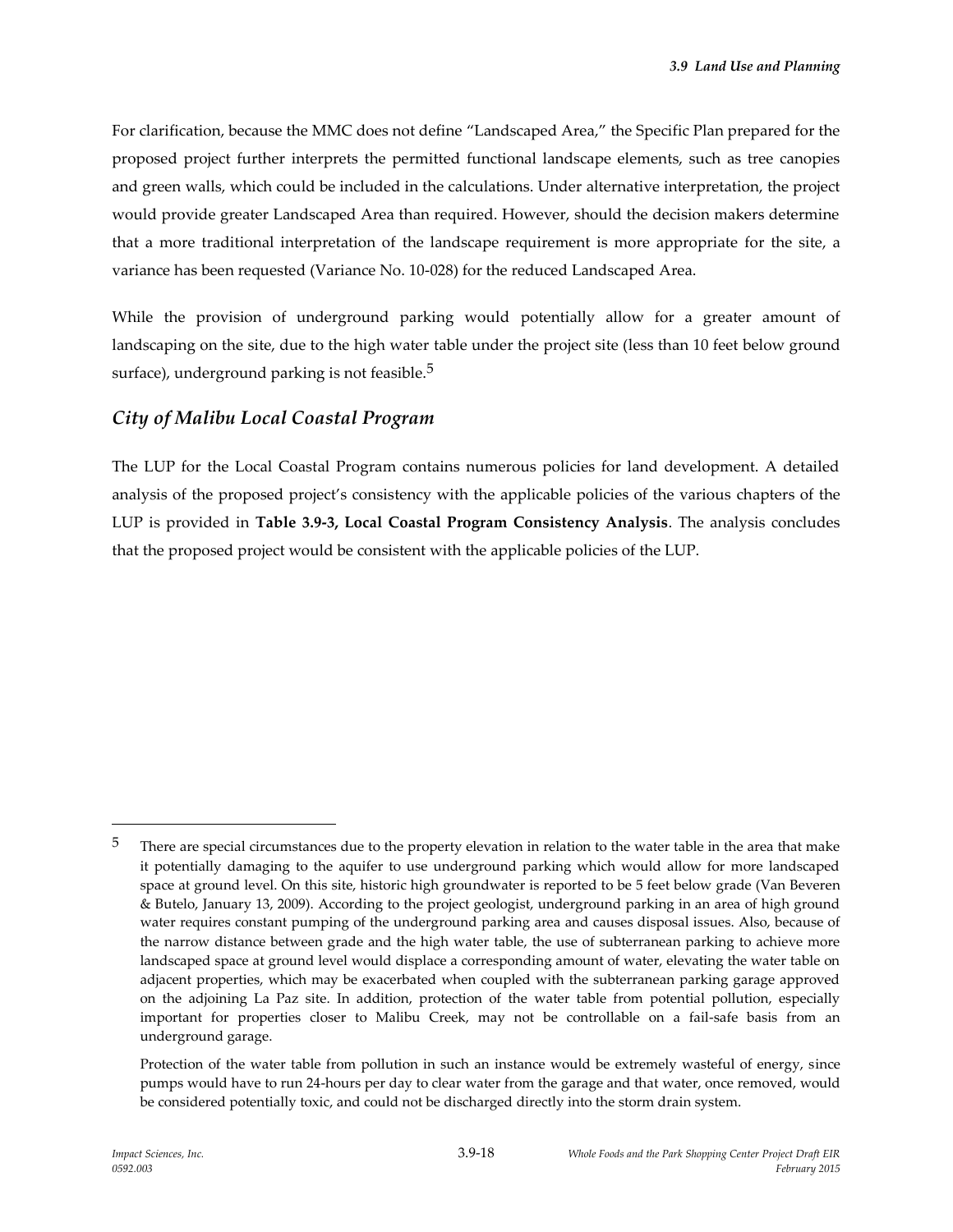# **Table 3.9-3 Local Coastal Program Consistency Analysis**

| Policies                                                                                                                                                                                                                                                                                                                                                                                                                                                                                                                                                                | <b>Consistency Finding and Discussion</b>                                                                                                                                                                                                                                                                                                                                                                                                                                                                                                                                                                                                                             |
|-------------------------------------------------------------------------------------------------------------------------------------------------------------------------------------------------------------------------------------------------------------------------------------------------------------------------------------------------------------------------------------------------------------------------------------------------------------------------------------------------------------------------------------------------------------------------|-----------------------------------------------------------------------------------------------------------------------------------------------------------------------------------------------------------------------------------------------------------------------------------------------------------------------------------------------------------------------------------------------------------------------------------------------------------------------------------------------------------------------------------------------------------------------------------------------------------------------------------------------------------------------|
| <b>Chapter 2 (Public Access and Recreation)</b>                                                                                                                                                                                                                                                                                                                                                                                                                                                                                                                         |                                                                                                                                                                                                                                                                                                                                                                                                                                                                                                                                                                                                                                                                       |
| LUP Policy 2.25 New development shall provide off-street parking<br>sufficient to serve the approved use in order to minimize impacts to<br>public street parking available for coastal access and recreation.                                                                                                                                                                                                                                                                                                                                                          | Consistent. See discussion for C Policy 1.3.1, above. The<br>project has been designed to provide parking pursuant to<br>Malibu Local Implementation Plan (LIP) requirements for a<br>shopping center. Based on the Malibu LIP calculation of 217<br>parking spaces, the Project parking supply of 220 parking<br>spaces would accommodate the estimated parking demand<br>on site. The plan includes 220 parking spaces (182 standard<br>and 38 compact), 16 bicycle spaces, four golf cart spaces,<br>two loading spaces for the retail structures. The Project also<br>includes two electric vehicle charging stations and four<br>equestrian hitching post areas. |
| LUP Policy 2.27 The implementation of restrictions on public<br>parking, which would impede or restrict public access to beaches,<br>trails or parklands shall be prohibited except where such restrictions<br>are needed to protect public safety and where no other feasible<br>alternative exists to provide public safety. Where feasible, an<br>equivalent number of public parking spaces shall be provided<br>nearby as mitigation for impacts to coastal access and recreation.                                                                                 | Consistent. The proposed project would not eliminate<br>public parking.                                                                                                                                                                                                                                                                                                                                                                                                                                                                                                                                                                                               |
| LUP Policy 2.33 Priority shall be given to the development of visitor-<br>serving and commercial recreational facilities designed to enhance<br>public opportunities for coastal recreation. On land designated for<br>visitor-serving commercial and/or recreational facilities, priority<br>shall be given to such use over private residential or general<br>commercial development. New visitor-serving uses shall not<br>displace existing low-cost visitor-serving uses unless an equivalent<br>replacement is provided.                                          | Consistent. The proposed project includes visitor-serving<br>uses and with the proposed General Plan and Zoning<br>amendments would be properly designated for the visitor-<br>serving commercial uses. As the project site is presently<br>vacant, no existing low-cost visitor-serving uses would be<br>displaced.                                                                                                                                                                                                                                                                                                                                                  |
| LUP Policy 2.37 Priority shall be given to the development of visitor-<br>serving commercial and/or recreational uses that complement public<br>recreation areas or supply recreational opportunities not currently<br>available in public parks or beaches. Visitor-serving commercial<br>and/or recreational uses may be located near public park and<br>recreation areas only if the scale and intensity of the visitor-serving<br>commercial recreational uses is compatible with the character of the<br>nearby parkland and all applicable provisions of the LCP. | Consistent. The proposed project would be visible from<br>Legacy Park. However, landscaping in the City's right-of-<br>way, along the frontage of Civic Center Way would screen<br>the project from park users. See Section 3.1, Aesthetics.                                                                                                                                                                                                                                                                                                                                                                                                                          |
| LUP Policy 2.44 Proposals to install bike racks, lockers, or other<br>devices for securing bicycles in convenient locations at beach and<br>mountain parks, parking lots throughout the City, trailheads and<br>other staging areas shall be permitted. Funding shall be supported<br>and provided where available.                                                                                                                                                                                                                                                     | Consistent. Access to and from the project via bicycle has<br>been made a priority and is suitable due to the relatively<br>flat topography. Bicycle parking is located conveniently<br>throughout the project site with the placement of four bike<br>racks for a total 16 bike spaces equally distributed<br>throughout the site. Bikes may be secured to lockable racks<br>attached to the pavement.                                                                                                                                                                                                                                                               |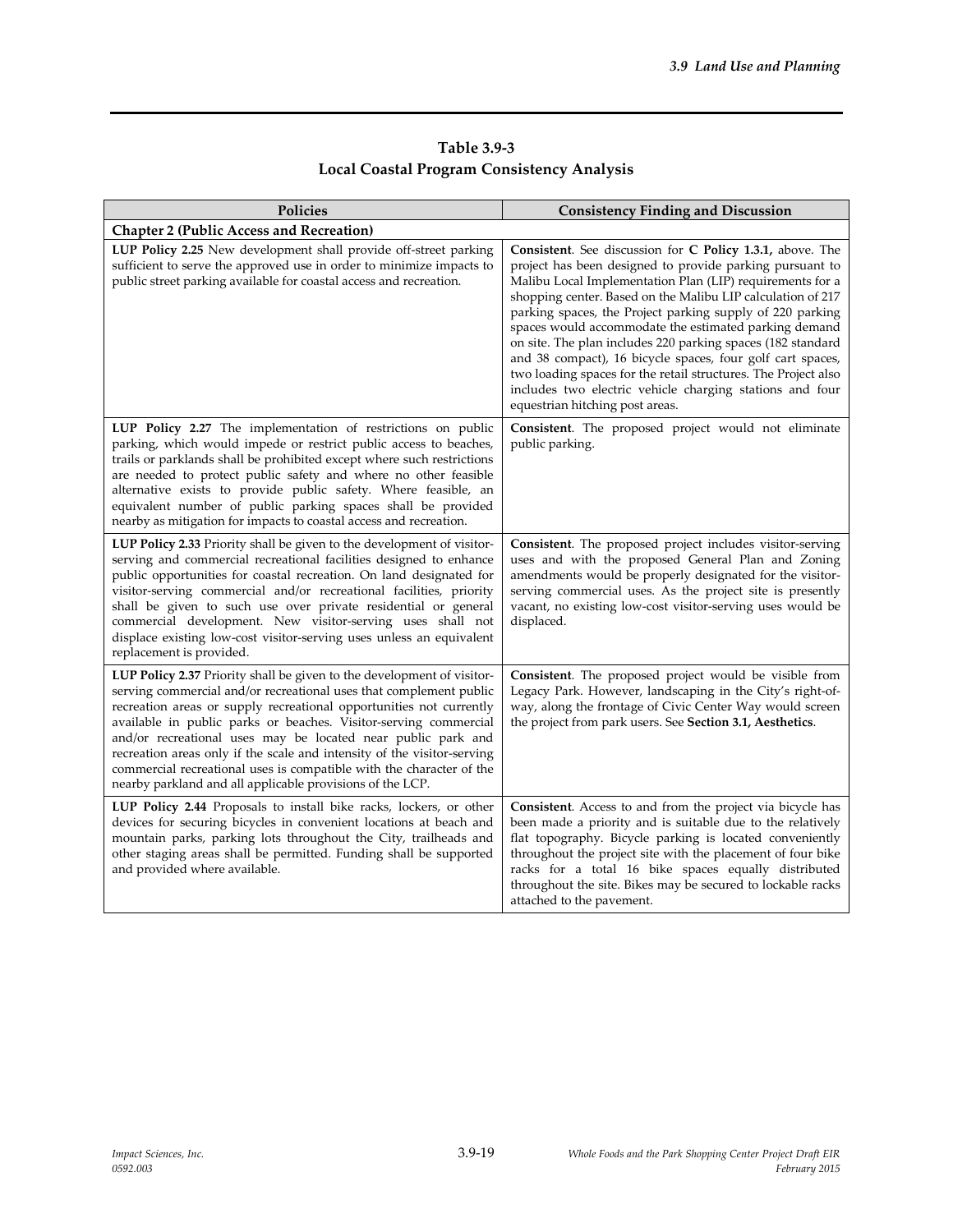| Policies                                                                                                                                                                                                                                                                                                                                                                                                                                                                                                                                                                                                                                                                                                 | <b>Consistency Finding and Discussion</b>                                                                                                                                                                                                                                                                                                                                                                                                                                                                                                                                                                                                                                                                                                                                                                                                                                                                                                                                                                                                                                                                                                                                                                                                                                                                            |
|----------------------------------------------------------------------------------------------------------------------------------------------------------------------------------------------------------------------------------------------------------------------------------------------------------------------------------------------------------------------------------------------------------------------------------------------------------------------------------------------------------------------------------------------------------------------------------------------------------------------------------------------------------------------------------------------------------|----------------------------------------------------------------------------------------------------------------------------------------------------------------------------------------------------------------------------------------------------------------------------------------------------------------------------------------------------------------------------------------------------------------------------------------------------------------------------------------------------------------------------------------------------------------------------------------------------------------------------------------------------------------------------------------------------------------------------------------------------------------------------------------------------------------------------------------------------------------------------------------------------------------------------------------------------------------------------------------------------------------------------------------------------------------------------------------------------------------------------------------------------------------------------------------------------------------------------------------------------------------------------------------------------------------------|
| <b>Chapter 3 (Marine and Land Resources)</b>                                                                                                                                                                                                                                                                                                                                                                                                                                                                                                                                                                                                                                                             |                                                                                                                                                                                                                                                                                                                                                                                                                                                                                                                                                                                                                                                                                                                                                                                                                                                                                                                                                                                                                                                                                                                                                                                                                                                                                                                      |
| <b>Section 30231</b> The biological productivity and the quality of coastal<br>waters, streams, wetlands, estuaries, and lakes appropriate to<br>maintain optimum populations of marine organisms and for the<br>protection of human health shall be maintained and, where feasible,<br>restored through, among other means, minimizing adverse effects of<br>waste water discharges and entrainment, controlling runoff,<br>preventing depletion of ground water supplies and substantial<br>interference with surface water flow, encouraging waste water<br>reclamation, maintaining natural vegetation buffer areas that protect<br>riparian habitats, and minimizing alteration of natural streams. | Consistent. See discussion for LU Policy 1.1.3, above.<br>Mitigation measures and BMPs designed to control the<br>release of run-off on the project site are included in <b>Section</b><br>3.8, Hydrology and Water Quality.                                                                                                                                                                                                                                                                                                                                                                                                                                                                                                                                                                                                                                                                                                                                                                                                                                                                                                                                                                                                                                                                                         |
| LUP Policy 3.36 New development shall include an inventory<br>conducted by a qualified biologist of the plant and animal species<br>present on the project site. If the initial inventory indicates the<br>presence or potential for sensitive species or habitat on the project<br>site, a detailed biological study shall be required.                                                                                                                                                                                                                                                                                                                                                                 | Consistent. A biological inventory was prepared for the<br>property by Rachel Tierney on January 22, 2010. The<br>inventory concluded no rare or sensitive plants were found<br>or expected to be on site and that no rare or sensitive<br>animals were found on site though raptors may use the on-<br>site trees for nesting. Pre-construction surveys are required<br>prior to any construction during the nesting season. No<br>resources meeting the definition of ESHA were identified<br>on site.<br>Because the site is located within the Civic Center Overlay<br>per the LCP, per LIP $3.8.5(A)(5)(e)(5)$ , the site is subject to a<br>delineation<br>wetlands<br>determination.<br>Glenn Lukos<br>Associates prepared a jurisdictional determination for the<br>subject property on February 21, 2011. This determination<br>found that the site does not support or contain any<br>wetland, streams, or aquatic features subject to United<br>States Army Corps of Engineers jurisdiction under Section<br>404 of the Clean Water Act, nor any drainage course or<br>riparian habitat as defined by the California Department of<br>Fish and Wildlife. Similarly, no wetlands or streams as<br>defined by the Malibu LCP were found on site. <b>Refer to</b><br><b>Section 3.3 Biological Resources</b> |
| LUP Policy 3.45 All new development shall be sited and designed so<br>as to minimize grading, alteration of physical features, and<br>vegetation clearance in order to prevent soil erosion, stream siltation,<br>reduced water percolation, increased runoff, and adverse impacts on<br>plant and animal life and prevent net increases in baseline flows for<br>any receiving water body.                                                                                                                                                                                                                                                                                                              | <b>Consistent.</b> Grading will be necessary to raise the building<br>floors above the floodplain to meet FEMA requirements.<br>The proposed grading breaks down as follows: 70 cubic<br>yards of remedial cut and 5,321 cubic yards of remedial fill,<br>7612 cubic yards of removal and recompaction, and 4,516<br>cubic yards of exempt understructure fill. Construction of<br>the proposed project would require the import of a total of<br>5,251 cubic yards of soil. As discussed in <b>Section 3.8,</b><br>Hydrology and Water Quality, mitigation measures and<br>BMPs are provided to ensure that impact related to water<br>quality are reduced to less than significant levels.                                                                                                                                                                                                                                                                                                                                                                                                                                                                                                                                                                                                                         |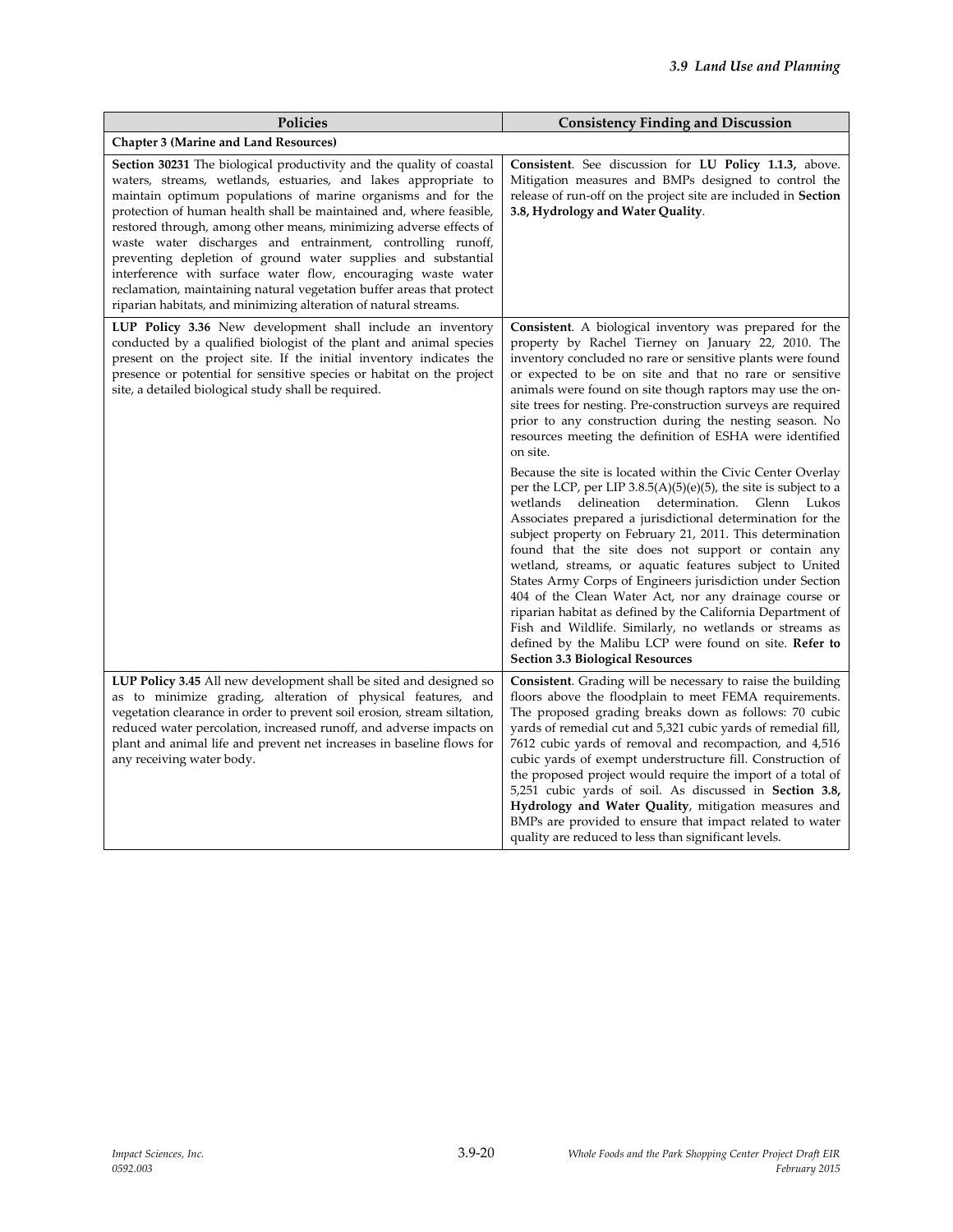| Policies                                                                                                                                                                                                                                                                                                                                                                                                                                                                                                                                                                                                                                                                                                                                                                                 | <b>Consistency Finding and Discussion</b>                                                                                                                                                                                                                                                                                                                                                                                                                                                                                                                                                                                                                                                                                                                         |
|------------------------------------------------------------------------------------------------------------------------------------------------------------------------------------------------------------------------------------------------------------------------------------------------------------------------------------------------------------------------------------------------------------------------------------------------------------------------------------------------------------------------------------------------------------------------------------------------------------------------------------------------------------------------------------------------------------------------------------------------------------------------------------------|-------------------------------------------------------------------------------------------------------------------------------------------------------------------------------------------------------------------------------------------------------------------------------------------------------------------------------------------------------------------------------------------------------------------------------------------------------------------------------------------------------------------------------------------------------------------------------------------------------------------------------------------------------------------------------------------------------------------------------------------------------------------|
| LUP Policy 3.46 Grading or earthmoving exceeding 50 cubic yards<br>shall require a grading permit. Grading plans shall meet the<br>requirements of the local implementation plan with respect to<br>maximum quantities, maximum cuts and fills, remedial grading,<br>grading for safety purposes, and maximum heights of cut or fill.<br>Grading proposed in or adjacent to an ESHA shall be minimized to<br>the maximum extent feasible.                                                                                                                                                                                                                                                                                                                                                | <b>Consistent.</b> The Project site is relatively level; however,<br>grading is needed to prepare the site for construction and<br>elevate building floors out of the flood plain. As part of the<br>Project application, a Site Plan Review request for grading<br>volumes in excess of 1,000 cubic yards is necessary in order<br>to raise building floors above the required elevation to meet<br>FEMA requirements. The grading plan is required to meet<br>all LIP regulations. As previously discussed, the project site<br>is not in or adjacent to an ESHA.                                                                                                                                                                                               |
| LUP Policy 3.47 Earthmoving during the rainy season (extending<br>from November 1 to March 1) shall be prohibited for development<br>that is 1) located within or adjacent to ESHA, or 2) that includes<br>grading on slopes greater than 4:1. In such cases, approved grading<br>shall not be undertaken unless there is sufficient time to complete<br>grading operations before the rainy season. If grading operations are<br>not completed before the rainy season begins, grading shall be halted<br>and temporary erosion control measures shall be put into place to<br>minimize erosion until grading resumes after March 1, unless the<br>City determines that completion of grading would be more<br>protective of resources.                                                 | Consistent. Grading would not be conducted during the<br>rainy season. The Project site is not located within or<br>adjacent to an ESHA and does not include slopes greater<br>than $4:1$ .                                                                                                                                                                                                                                                                                                                                                                                                                                                                                                                                                                       |
| LUP Policy 3.59 All new development shall be sited and designed to<br>minimize required fuel modification and brushing to the maximum<br>extent feasible in order to minimize habitat disturbance or<br>destruction, removal or modification of natural vegetation, and<br>irrigation of natural areas, while providing for fire safety, as required<br>by Policies 4.45 through 5.54, Development shall utilize fire resistant<br>materials and incorporate alternative fuel modification measures,<br>such as fire walls (except where this would have impacts on visual<br>resources), and landscaping techniques, where feasible, to minimize<br>the total area modified. All development shall be subject to<br>applicable federal, state, and county fire protection requirements. | <b>Consistent</b> . Existing natural vegetation on the project site is<br>limited to a mix of native and non-native trees, and non-<br>native grassland. Development on the project site would<br>adhere to all applicable Building and Fire Code regulations<br>as well as the LACFD's Fuel Modification Plan Guidelines.                                                                                                                                                                                                                                                                                                                                                                                                                                        |
| <b>LUP Policy 3.60</b> As required by Policy 4.49, applications for new<br>development shall include a fuel modification plan for the project<br>site, approved by the County Fire Department. Additionally,<br>applications shall include a site plan depicting the brush clearance, if<br>any, that would be required on adjacent properties to provide fire<br>safety for the proposed structures.                                                                                                                                                                                                                                                                                                                                                                                    | <b>Consistent.</b> A Fuel Modification Plan has been prepared for<br>the project and received Preliminary Approval by the Los<br>Angeles County Fire Department Prevention Services<br>Bureau (on March 14, 2013). Brush clearance beyond the<br>project property boundary is not required. Final approval<br>of the Fuel Modification Plan would require review and<br>approval by the LACFD prior to issuance of building<br>permits for the project. This process involves adding the<br>irrigation plans to the Fuel Modification Plan submittal,<br>and providing the property owner's signature on the plans<br>and on a covenant to be recorded agreeing to maintain the<br>property in conformance with the approved plan for the<br>life of the project. |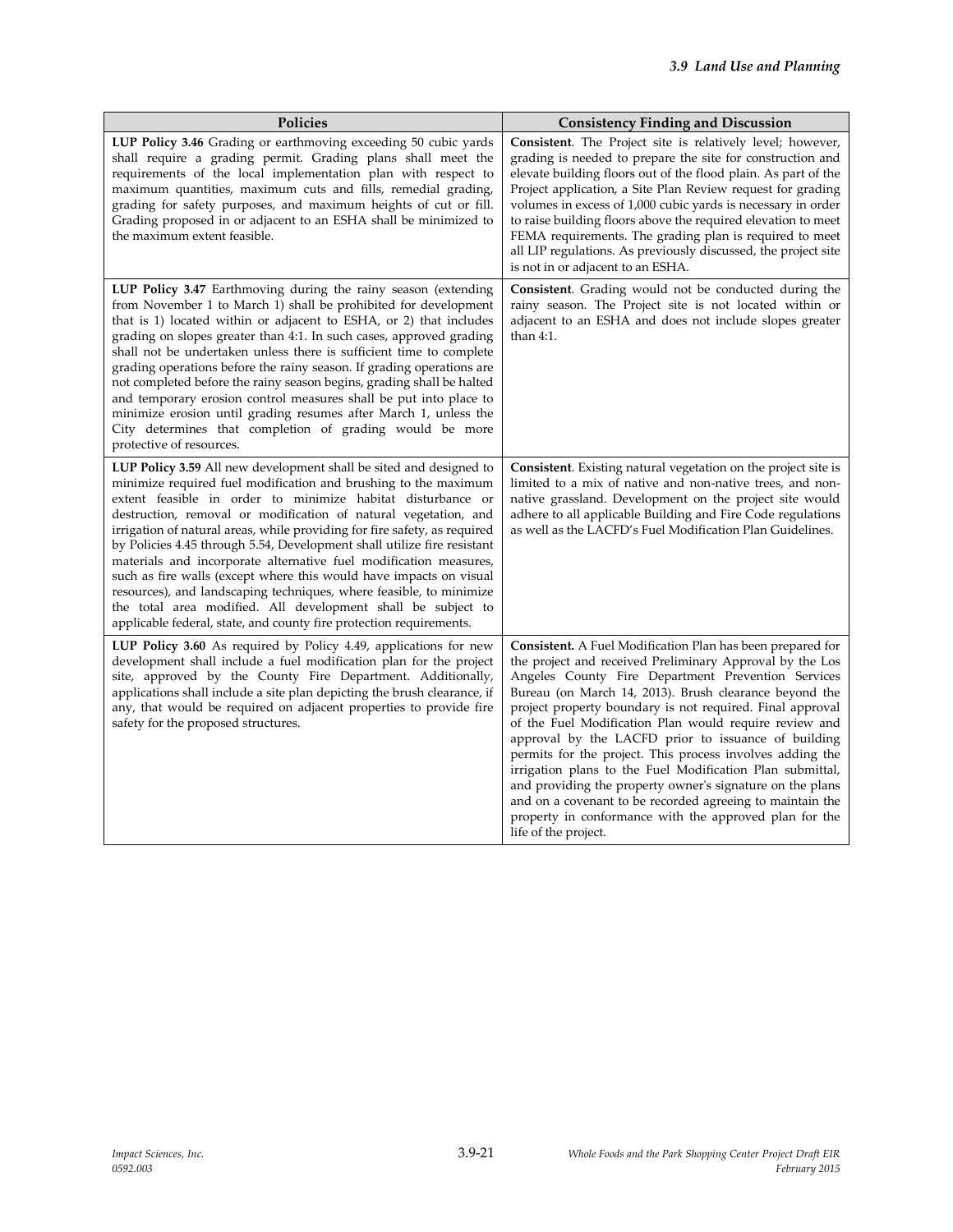| Policies                                                                                                                                                                                                                                                                                                                                                                                                                                                                                                                                                                                                                                                                                             | <b>Consistency Finding and Discussion</b>                                                                                                                                                                                                                                                                                                                                                                                                                                                                                                                                                          |
|------------------------------------------------------------------------------------------------------------------------------------------------------------------------------------------------------------------------------------------------------------------------------------------------------------------------------------------------------------------------------------------------------------------------------------------------------------------------------------------------------------------------------------------------------------------------------------------------------------------------------------------------------------------------------------------------------|----------------------------------------------------------------------------------------------------------------------------------------------------------------------------------------------------------------------------------------------------------------------------------------------------------------------------------------------------------------------------------------------------------------------------------------------------------------------------------------------------------------------------------------------------------------------------------------------------|
| LUP Policy 3.63 New developments shall be sited and designed to<br>preserve oak, walnut, sycamore, alder, toyon, or other native trees<br>that are not otherwise protected as ESHA. Removal of native trees<br>shall be prohibited except where no other feasible alternative exists.<br>Structures, including roads or driveways, shall be sited to prevent<br>any encroachment into the root zone and to provide an adequate<br>buffer outside of the root zone of individual native trees in order to<br>allow for future growth.                                                                                                                                                                 | Consistent. The proposed project would result in the<br>removal of eight native western sycamore trees.<br>The removal of these trees shall be mitigated by planting<br>80 new western sycamore trees as part of the landscaping<br>for the proposed project. See <b>Section 3.3, Biological</b><br>Resources.                                                                                                                                                                                                                                                                                     |
| <b>Policy 3.65</b> Where the removal of native trees cannot be avoided<br>through the implementation of project alternatives or where<br>development encroachments into the protected zone of native trees<br>result in the loss or worsened health of the trees, mitigation<br>measures shall include, at a minimum, the planting of replacement<br>trees on-site, if suitable area exists on the project site, at a ratio of 10<br>replacement trees for every 1 tree removed. Where on-site mitigation<br>is not feasible, off-site mitigation shall be provided through planting<br>replacement trees or by providing an in-lieu fee, based on the type,<br>size and age of the tree(s) removed. | <b>Consistent.</b> The proposed project would result in the<br>removal of eight native western sycamore trees.<br>The removal of these trees shall be mitigated by planting<br>80 new western sycamore trees as part of the landscaping<br>for the proposed project. Mitigation Measures are included<br>that require the monitoring of the trees and the provision of<br>a report to the City documenting the tree's growth,<br>including a health assessment and the replacement of trees<br>which decline beyond recovery, for no less than 10-years.<br>See Section 3.3, Biological Resources. |
| LUP Policy 3.95 New development shall be sited and designed to<br>protect water quality and minimize impacts to coastal waters by<br>incorporating measures designed to ensure the following:<br>a. Protecting areas that provide important water quality benefits,<br>areas necessary to maintain riparian and aquatic biota and/or that<br>are susceptible to erosion and sediment loss.<br>b. Limiting increases of impervious surfaces.<br>c. Limiting land disturbance activities such as clearing and grading,<br>and cut-and-fill to reduce erosion and sediment loss.<br>d. Limiting disturbance of natural drainage features and vegetation.                                                | <b>Consistent:</b> The project site does not currently contain any<br>riparian habitat or water bodies. The project would include<br>approximately 201,123 square feet of impermeable surface<br>area. With the incorporation of erosion mitigation measures<br>and BMPs identified in Section 3.8, Hydrology and Water<br><b>Quality,</b> hydrology impacts would be less than significant.                                                                                                                                                                                                       |
| (Resolution No. 07-04 (LCPA No. 05-001))<br>LUP Policy 3.96 New development shall not result in the<br>degradation of the water quality of groundwater basins or coastal<br>surface waters including the ocean, coastal streams, or wetlands.<br>Urban runoff pollutants shall not be discharged or deposited such<br>that they adversely impact groundwater, the ocean, coastal streams,<br>or wetlands, consistent with the requirements of the Los Angeles<br>Regional Quality Control Board's municipal stormwater permit and<br>the California Ocean Plan.                                                                                                                                      | <b>Consistent.</b> Project impacts to surface waters would<br>generally be short-term during construction or until<br>establishment of landscaping, and would be addressed<br>through adherence with National Pollutant Discharge<br>Elimination System (NPDES) and City MS4 requirements.<br>See Section 3.8, Hydrology and Water Quality. See also<br>discussion for LU Policy 1.1.3, above.                                                                                                                                                                                                     |
| LUP Policy 3.100 New development shall be sited and designed to<br>minimize impacts to water quality from increased runoff volumes<br>and nonpoint source pollution. All new development shall meet the<br>requirements of the Los Angeles Regional Water Quality Control<br>Board (RWQCB) in the Standard Urban Storm Water Mitigation Plan<br>For Los Angeles County and Cities in Los Angeles County (March<br>2000) or subsequent versions of this plan.                                                                                                                                                                                                                                         | Consistent. See also discussion for LUP Policy 3.96 and<br>General Plan <b>LU Policy 1.1.3</b> , above.                                                                                                                                                                                                                                                                                                                                                                                                                                                                                            |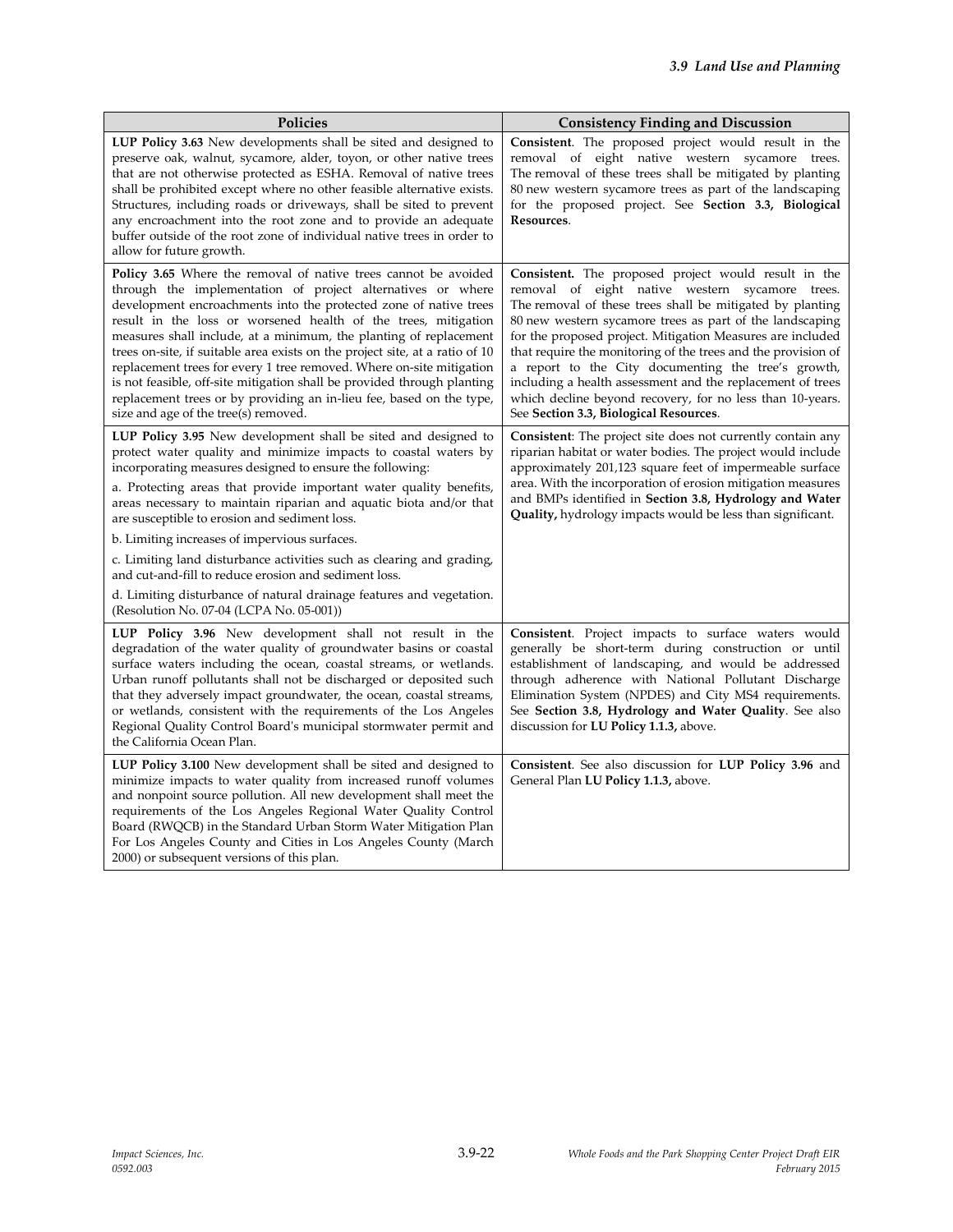| Policies                                                                                                                                                                                                                                                                                                                                                                                                                                                                                                                                                                                                                                                                                                                                                                                                                                                                                                                                                                                                                                                                                                                                                                                                                                                                                                                                                                                                                                                 | <b>Consistency Finding and Discussion</b>                                                                                                                                                                                                                                                                                                                                                                                                                                                                                                                                                                                                                                                                                                                                                                                                                                                                                                                                                                                   |
|----------------------------------------------------------------------------------------------------------------------------------------------------------------------------------------------------------------------------------------------------------------------------------------------------------------------------------------------------------------------------------------------------------------------------------------------------------------------------------------------------------------------------------------------------------------------------------------------------------------------------------------------------------------------------------------------------------------------------------------------------------------------------------------------------------------------------------------------------------------------------------------------------------------------------------------------------------------------------------------------------------------------------------------------------------------------------------------------------------------------------------------------------------------------------------------------------------------------------------------------------------------------------------------------------------------------------------------------------------------------------------------------------------------------------------------------------------|-----------------------------------------------------------------------------------------------------------------------------------------------------------------------------------------------------------------------------------------------------------------------------------------------------------------------------------------------------------------------------------------------------------------------------------------------------------------------------------------------------------------------------------------------------------------------------------------------------------------------------------------------------------------------------------------------------------------------------------------------------------------------------------------------------------------------------------------------------------------------------------------------------------------------------------------------------------------------------------------------------------------------------|
| LUP Policy 3.125 Development involving on-site wastewater<br>discharges shall be consistent with the rules and regulations of the<br>L.A. Regional Water Quality Control Board, including Waste<br>Discharge Requirements, revised waivers and other regulations that<br>apply.                                                                                                                                                                                                                                                                                                                                                                                                                                                                                                                                                                                                                                                                                                                                                                                                                                                                                                                                                                                                                                                                                                                                                                          | Consistent. No on-site wastewater discharge would occur.<br>All wastewater generated by the proposed project would<br>be treated by the new CCWTF. See Section 3.14.4,<br>Wastewater.                                                                                                                                                                                                                                                                                                                                                                                                                                                                                                                                                                                                                                                                                                                                                                                                                                       |
| <b>Chapter 4 (Hazards and Shoreline/Bluff Development)</b>                                                                                                                                                                                                                                                                                                                                                                                                                                                                                                                                                                                                                                                                                                                                                                                                                                                                                                                                                                                                                                                                                                                                                                                                                                                                                                                                                                                               |                                                                                                                                                                                                                                                                                                                                                                                                                                                                                                                                                                                                                                                                                                                                                                                                                                                                                                                                                                                                                             |
| LUP Policy 4.1 The City of Malibu and the Santa Monica Mountains<br>coastal zone contains areas subject to hazards that present<br>substantial risks to life and property. These areas require additional<br>development controls to minimize risks, and include, but shall not be<br>limited to, the following: a) Low Slope Stability & Landslide/Rockfall<br>Potential: hillside areas that have the potential to slide, fail, or<br>collapse. b) Fault Rupture: the Malibu Coast-Santa Monica Fault<br>Zone. c) Seismic Ground Shaking: shaking induced by seismic waves<br>traveling through an area as a result of an earthquake on a regional<br>geologic fault. d) Floodprone areas most likely to flood during major<br>storms. e) Liquefaction: areas where water-saturated materials<br>(including soil, sediment, and certain types of volcanic deposits) can<br>potentially lose strength and fail during strong ground shaking. f)<br>Liquefaction/Floodprone areas where saturated sediments lie in<br>flood plains. g) Tsunami: shoreline areas subject to inundation by a<br>sea wave generated by local or distant earthquake, submarine<br>landslide, subsidence, or volcanic eruption. h) Wave action: shoreline<br>areas subject to damage from wave activity during storms. i) Fire<br>Hazard: areas subject to major wildfires classified in Fire Zone 4 or in<br>the Very High Fire Hazard Severity Zone. (Resolution No. 07-04) | Consistent. FEMA designates the project site within Zone<br>AO for potential flood hazard purposes (Flood Insurance<br>Rate Map No. 0637C1541F, dated September 26, 2008).<br>Zone AO is defined by FEMA as "flood depths of 1 to 3 feet<br>(usually sheet flow on sloping terrain)" and requires<br>finished floor elevations of new structures to be at least<br>3 feet above existing grade. Site grading has been designed<br>to meet FEMA requirements and raise building floors out<br>of the floodplain. Regarding potential fire hazards, a Fire<br>Prevention Plan has been prepared for the project and<br>received preliminary approval from the Los Angeles Fire<br>Department as further described above in Policy 3.60.<br>Regarding seismic safety, geotechnical analyses have been<br>conducted for the site and, as described under Policy 4.5,<br>with<br>implementation<br>geotechnical<br>report<br>οf<br>recommendations will be required for the project. Refer to<br>Section 3.5, Geology and Soils. |
| LUP Policy 4.2 All new development shall be sized, designed and<br>sited to minimize risks to life and property from geologic, flood, and<br>fire hazard.                                                                                                                                                                                                                                                                                                                                                                                                                                                                                                                                                                                                                                                                                                                                                                                                                                                                                                                                                                                                                                                                                                                                                                                                                                                                                                | Consistent. As discussed under Policy 4.1, the project has<br>been designed to minimize risks to life and property from<br>geologic, flood, and fire hazard.                                                                                                                                                                                                                                                                                                                                                                                                                                                                                                                                                                                                                                                                                                                                                                                                                                                                |
| LUP Policy 4.9 Buildings within floodprone areas subject to<br>inundation or erosion shall be prohibited unless no alternative<br>building site exits on the property and proper mitigation measures<br>are provided to minimize or eliminate risks to life and property from<br>flood hazard                                                                                                                                                                                                                                                                                                                                                                                                                                                                                                                                                                                                                                                                                                                                                                                                                                                                                                                                                                                                                                                                                                                                                            | Consistent. As discussed under Policy 4.1, the project has<br>been designed to minimize risks to life and property from<br>flood hazard.                                                                                                                                                                                                                                                                                                                                                                                                                                                                                                                                                                                                                                                                                                                                                                                                                                                                                    |
| LUP Policy 4.50 New development shall provide for emergency<br>vehicle access and fire-flow water supply in accordance with<br>applicable fire safety regulations.                                                                                                                                                                                                                                                                                                                                                                                                                                                                                                                                                                                                                                                                                                                                                                                                                                                                                                                                                                                                                                                                                                                                                                                                                                                                                       | Consistent. The Project has been reviewed by the LACFD<br>Land Development Unit – Fire Prevention Division for site<br>access and fire flow requirements. Site access and<br>circulation has been designed to meet LACFD requirements<br>(e.g., minimum 20 foot drive aisle widths clear to sky and<br>unobstructed to within 150 feet of all portions of exterior<br>walls). On November 22, 2011, the Project was approved<br>subject to conditions for providing three on-site hydrants<br>and one new off-site public hydrant and meeting specified<br>fire flow standards. Additionally, preliminary approval of<br>the fuel modification plan was received on February 15,<br>2012 from the Fire Prevention Bureau - Fuel Modification<br>Unit. The project will be required to obtain final LACFD<br>approvals prior to building and/or grading permit issuance.                                                                                                                                                     |
| LUP Policy 4.51 All new development shall demonstrate the<br>availability of an adequate water supply for fire protection, as<br>required by applicable fire safety regulations.                                                                                                                                                                                                                                                                                                                                                                                                                                                                                                                                                                                                                                                                                                                                                                                                                                                                                                                                                                                                                                                                                                                                                                                                                                                                         | Consistent. Water service for the Project would be<br>provided by Los Angeles County Waterworks District No.<br>29. Refer to Section 3.14.3 Water Supply. The Project is<br>required to comply with applicable fire safety regulations<br>and is in conformance as discussed above under<br>Policy 4.50.                                                                                                                                                                                                                                                                                                                                                                                                                                                                                                                                                                                                                                                                                                                    |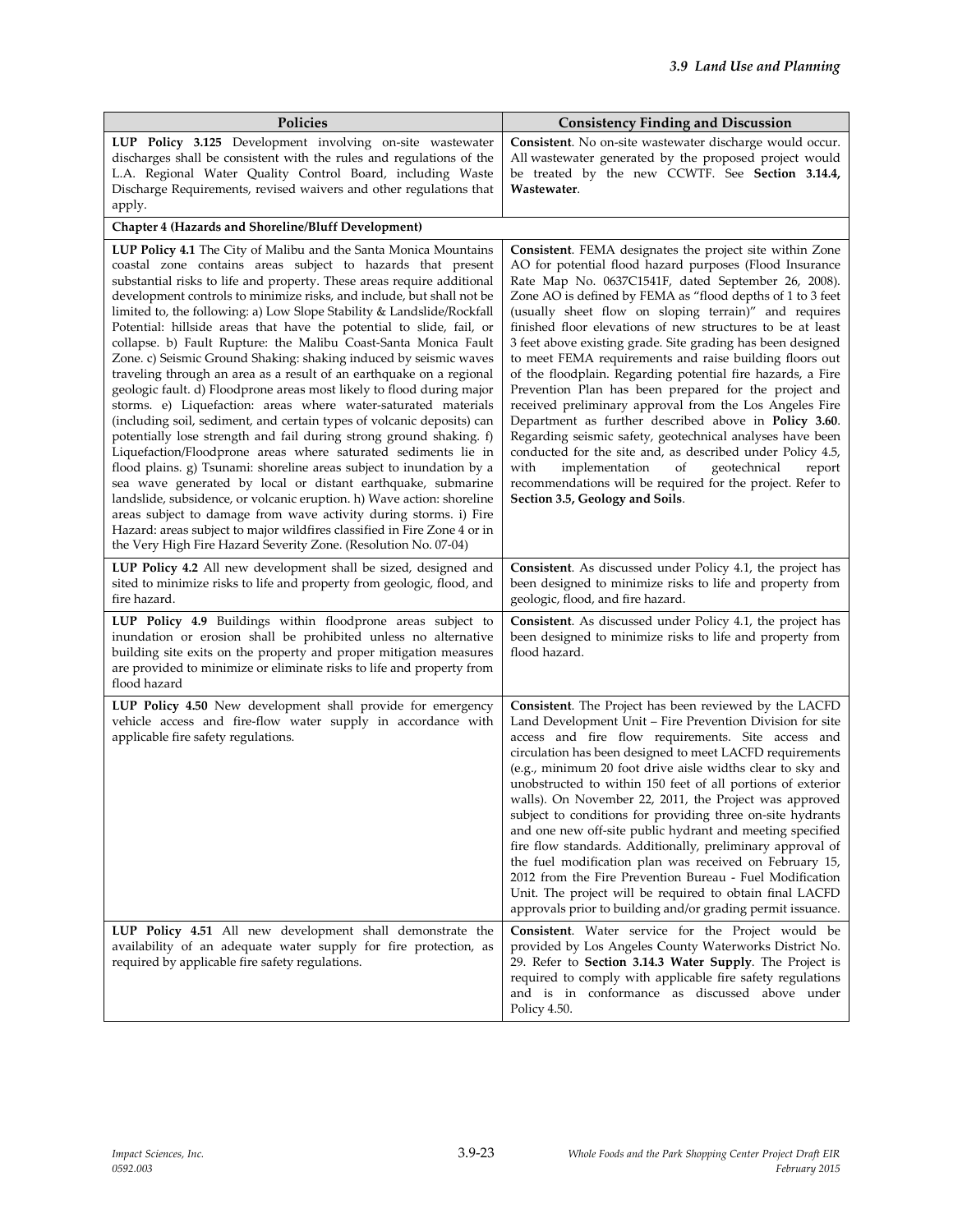| Policies                                                                                                                                                                                                                                                                                                                                                                                                                                                                                                                                                                                                                                                                                                                                                                                                                                                          | <b>Consistency Finding and Discussion</b>                                                                                                                                                                                                                                                                                                                                                                                                                                                                                                                                                                                                                                         |
|-------------------------------------------------------------------------------------------------------------------------------------------------------------------------------------------------------------------------------------------------------------------------------------------------------------------------------------------------------------------------------------------------------------------------------------------------------------------------------------------------------------------------------------------------------------------------------------------------------------------------------------------------------------------------------------------------------------------------------------------------------------------------------------------------------------------------------------------------------------------|-----------------------------------------------------------------------------------------------------------------------------------------------------------------------------------------------------------------------------------------------------------------------------------------------------------------------------------------------------------------------------------------------------------------------------------------------------------------------------------------------------------------------------------------------------------------------------------------------------------------------------------------------------------------------------------|
| <b>Chapter 5 (New Development)</b>                                                                                                                                                                                                                                                                                                                                                                                                                                                                                                                                                                                                                                                                                                                                                                                                                                |                                                                                                                                                                                                                                                                                                                                                                                                                                                                                                                                                                                                                                                                                   |
| COMMERCIAL VISITOR SERVING (CV): The CV designation<br>provides for visitor-serving uses such as hotels and restaurants that<br>are designed to be consistent with the rural character and natural<br>environmental setting, as well as public open space and recreation<br>uses. Uses allowed in the other commercial categories may be<br>permitted as part of projects approved on parcels designated CV, so<br>long as at least 50% of the overall floor area of any individual project<br>is devoted to visitor-serving uses. The maximum Floor to Area Ratio<br>(FAR.) is 0.15. The FAR may be increased to a maximum of 0.25<br>where public benefits and amenities are provided as part of the<br>project. CV designations are divided into two levels of density.<br>Hotels are only permitted in CV-2 designations, the highest density<br>designation. | Consistent. The proposed project is a retail center located<br>in a portion of the Civic Center area that is designated CV-1<br>by the LCP, which permits commercial visitor-serving land<br>uses, including food stores and restaurants. The proposed<br>project would be constructed to a maximum floor to area<br>ratio (FAR) of 0.15 or 15 percent of the lot area.                                                                                                                                                                                                                                                                                                           |
| <b>LUP Policy 5.1</b> All development that requires a coastal development<br>permit is subject to written findings by the City's decision making<br>body for coastal development permits (Planning Manager, Planning<br>Commission, or City Council, as appropriate) that it is consistent<br>with all Land Use Plan (LUP) policies and Local Implementation<br>Plan (LIP) provisions of the City's certified Local Coastal Program.<br>(Resolution No. 07-04)                                                                                                                                                                                                                                                                                                                                                                                                    | <b>Consistent.</b> A Coastal Development Permit is proposed as<br>part of the entitlement request to address Project<br>development components, including the merger of two lots<br>into one lot totaling 5.88 acres. CDP findings pursuant to<br>LCP policies are required to be met.                                                                                                                                                                                                                                                                                                                                                                                            |
| LUP Policy 5.4 Off-street parking shall be provided for all new<br>development in accordance with the ordinances contained in the<br>LCP to assure there is adequate public access to coastal resources. A<br>modification in the required parking standards through the variance<br>process shall not be approved unless the City makes findings that the<br>provision of fewer parking spaces will not result in adverse impacts<br>to public access.                                                                                                                                                                                                                                                                                                                                                                                                           | Consistent. The Project has been designed to provide<br>parking pursuant to Malibu Local Implementation Plan<br>(LIP) requirements for a shopping center. Based on the<br>Malibu LIP calculation of 217 parking spaces required, the<br>Project parking supply of 220 parking spaces will<br>accommodate on site the estimated parking demand.<br>No parking variances are requested as part of the Project.                                                                                                                                                                                                                                                                      |
| LUP Policy 5.8 Pedestrian and bicycle circulation shall be required as<br>part of all new commercial development.                                                                                                                                                                                                                                                                                                                                                                                                                                                                                                                                                                                                                                                                                                                                                 | <b>Consistent.</b> The project is designed to emphasize<br>pedestrian mobility. This is accomplished by provision of<br>clear pedestrian crossings at Civic Center Way and a strong<br>system of walkways and pedestrian spaces within the<br>project area itself and a pedestrian connection to the<br>adjacent La Paz site. Regarding bicycle circulation, access to<br>and from the project via bicycle has been made a priority.<br>In addition, bicycle parking is located conveniently on site.<br>There are a total of four bike racks with 16 bike spaces<br>equally distributed throughout the site. Bikes may be<br>secured to lockable racks attached to the pavement. |
| LUP Policy 5.12 Visitor serving retail uses shall be permitted in all<br>commercial zones in the City. Visitor serving retail uses shall fit the<br>character and scale of the surrounding community.                                                                                                                                                                                                                                                                                                                                                                                                                                                                                                                                                                                                                                                             | Consistent. Project uses are governed by Commercial<br>Visitor Serving-1 (CV-1) zoning regulations and provide a<br>Whole Foods Market with other community and visitor-<br>oriented businesses. The center would serve and benefit not<br>only local residents, but also visitors to the area's beaches<br>and parks. The design intent is to provide a park-like<br>atmosphere that provides a physical and visual link to<br>Legacy Park. The small scale of the building enhances the<br>village and park-like character as further described in<br>Section 2.0, Project Description.                                                                                         |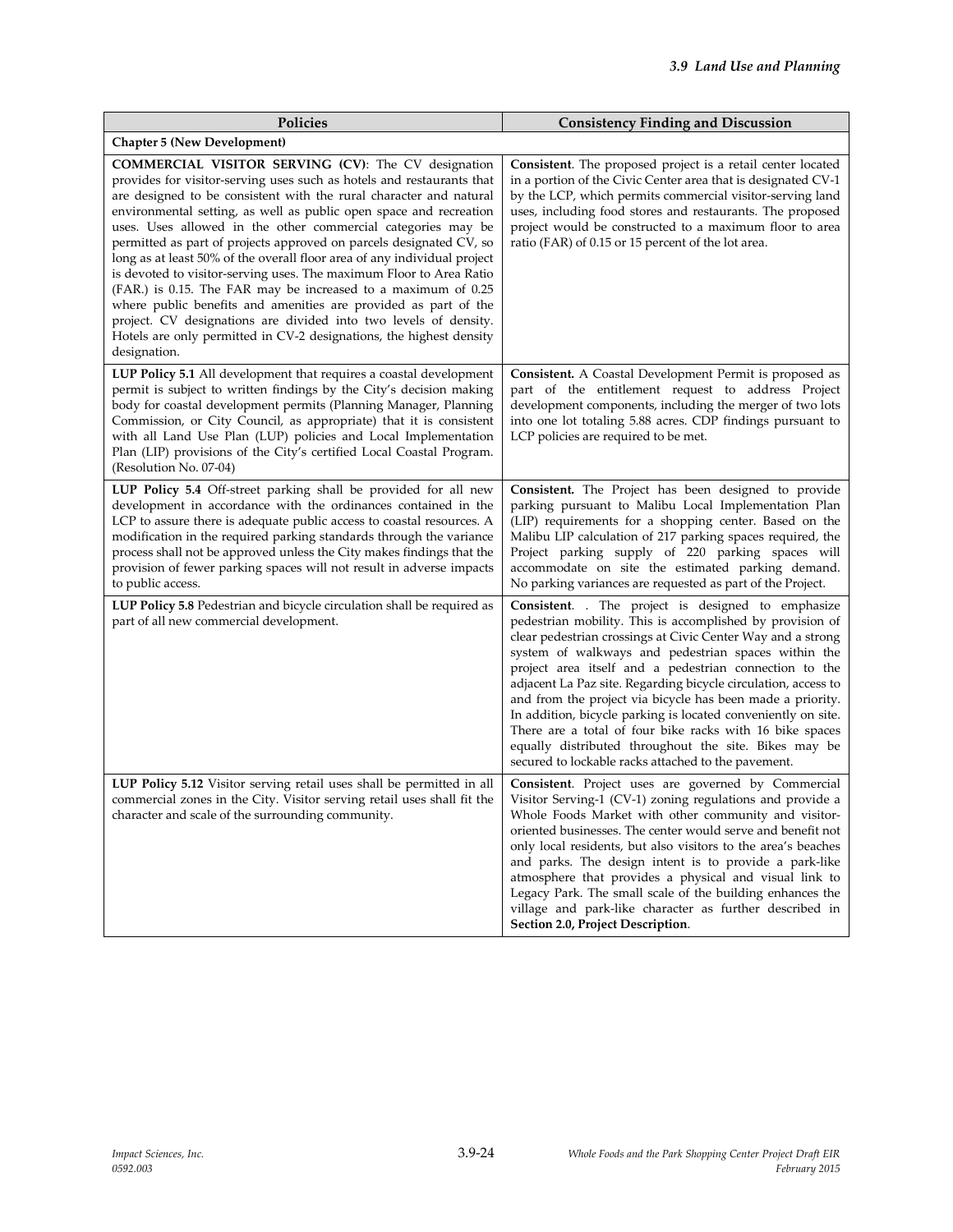| Policies                                                                                                                                                                                                                                                                                                                                                                                                                                                                                                                                                                                                                                                                                                                                                                                                                                                                                                                                                                                                                                                                                                                                                                                                 | <b>Consistency Finding and Discussion</b>                                                                                                                                                                                                                                                                                                                                                                                                                                                                                                                                                                                                                                                                                                                                                                                                                                                                                                                                                           |
|----------------------------------------------------------------------------------------------------------------------------------------------------------------------------------------------------------------------------------------------------------------------------------------------------------------------------------------------------------------------------------------------------------------------------------------------------------------------------------------------------------------------------------------------------------------------------------------------------------------------------------------------------------------------------------------------------------------------------------------------------------------------------------------------------------------------------------------------------------------------------------------------------------------------------------------------------------------------------------------------------------------------------------------------------------------------------------------------------------------------------------------------------------------------------------------------------------|-----------------------------------------------------------------------------------------------------------------------------------------------------------------------------------------------------------------------------------------------------------------------------------------------------------------------------------------------------------------------------------------------------------------------------------------------------------------------------------------------------------------------------------------------------------------------------------------------------------------------------------------------------------------------------------------------------------------------------------------------------------------------------------------------------------------------------------------------------------------------------------------------------------------------------------------------------------------------------------------------------|
| LUP Policy 5.14 All new commercial and higher density residential<br>development must be located and designed to facilitate provision or<br>extension of transit service to the development and must provide<br>non-automobile circulation within the development to the extent<br>feasible.                                                                                                                                                                                                                                                                                                                                                                                                                                                                                                                                                                                                                                                                                                                                                                                                                                                                                                             | Consistent. As described in Section 3.13, Traffic and<br>Transportation, local public transit is provided by Los<br>Angeles Metro 534 Express bus service. The closest stop to<br>the project area is located at the intersection of Malibu<br>Canyon Road and Civic Center Way. Regarding bicycle<br>circulation, access to and from the project via bicycle has<br>been made a priority. In addition, bicycle parking is located<br>conveniently on site. There are a total of four bike racks<br>with 16 bike spaces equally distributed throughout the site.<br>Bikes may be secured to lockable racks attached to the<br>pavement. In addition, the project would provide "horse<br>parking" by including and 520 square feet of soft-surface<br>area, including four hitching posts, and a watering trough.                                                                                                                                                                                   |
| LUP Policy 5.15 No development shall be approved on any parcel<br>located within the Civic Center Overlay Area (LIP Zoning Map 5),<br>other than improvements to existing uses, for a period of two (2)<br>years commencing City of Malibu LCP Land Use Plan September 15,<br>2002, or until a Specific Plan, or other comprehensive plan<br>encompassing all parcels located within the Civic Center Overlay<br>Area is adopted by the City and certified by the Coastal Commission<br>as an LCP amendment.                                                                                                                                                                                                                                                                                                                                                                                                                                                                                                                                                                                                                                                                                             | Consistent. The Project is located within the Civic Center<br>Overlay Area as shown in LIP Zoning Map 5. However, to<br>date no specific plan has been adopted or certified for this<br>area.<br>Further, consistent with the requirements of Measure R, a<br>Specific Plan for the proposed project has been prepared.                                                                                                                                                                                                                                                                                                                                                                                                                                                                                                                                                                                                                                                                             |
| LUP Policy 5.18 Other than as provided in 5.15 through 5.17 above,<br>subsequent to September 15, 2004, if no Specific Plan, Development<br>Agreement or other comprehensive plan has been approved by the<br>Coastal Commission as an LCP amendment, Visitor-Serving<br>Commercial, General Commercial, and Community Commercial<br>uses shall be allowed on individual parcels located in the Civic<br>Center Overlay area, as designated by the Land Use Map, consistent<br>with all policies of the LCP. A maximum FAR of 0.15 is permitted,<br>except that the project FAR may be increased to no greater than a<br>maximum of 0.20 FAR if public benefits and amenities, including<br>public open space and habitat restoration or enhancement, are<br>provided and the project site is included as part of a planned<br>development or development agreement for multiple parcels,<br>approved under a LCP amendment certified by the California<br>Coastal Commission. Any LCP amendment to provide for a planned<br>development or development agreement shall be subject to a<br>wetland delineation determination in accordance with the<br>requirements of Policy 3.81(a) prior to approval. | Consistent. The Project is located within the Civic Center<br>Overlay Area, however, to date no specific plan has been<br>adopted or certified for this area. The Project is governed<br>by Visitor-Serving Commercial (CV- 1) regulations and<br>complies with the maximum FAR of 0.15. In addition,<br>because the site is located within the Civic Center Overlay,<br>the site is subject to a wetlands delineation determination.<br>Glenn Lukos Associates prepared a jurisdictional<br>determination for the subject property on February 21,<br>2011. This determination found that the site does not<br>support or contain any wetland, streams, or aquatic<br>features subject to United States Army Corps of Engineers<br>jurisdiction under Section 404 of the Clean Water Act, nor<br>any drainage course or riparian habitat as defined by the<br>California Department of Fish and Wildlife. Similarly, no<br>wetlands or streams as defined by the Malibu LCP were<br>found on site. |
| LUP Policy 5.19 Subsequent to September 15, 2004, if no Specific<br>Plan or comprehensive plan is approved by the Coastal Commission<br>as an LCP amendment, applications for new development, other<br>than improvements to existing uses, on individual parcels located in<br>the Civic Center Overlay area shall be subject to a wetland<br>delineation determination in accordance with the requirements of<br>Policy 3.81(a) prior to approval of any new development on the site.                                                                                                                                                                                                                                                                                                                                                                                                                                                                                                                                                                                                                                                                                                                  | <b>Consistent</b> . The Project is located within the Civic Center<br>Overlay Area, however, to date no specific plan has been<br>adopted or certified for this area. As noted above, the site is<br>subject to a wetlands delineation determination. Glenn<br>Lukos Associates prepared a jurisdictional determination<br>for the subject property on February 21, 2011. This<br>determination found that the site does not support or<br>contain any wetland, streams, or aquatic features subject to<br>United States Army Corps of Engineers jurisdiction under<br>Section 404 of the Clean Water Act, nor any drainage course<br>or riparian habitat as defined by the California Department<br>of Fish and Wildlife. Similarly, no wetlands or streams as<br>defined by the Malibu LCP were found on site.                                                                                                                                                                                    |
| LUP Policy 5.33 Land divisions include subdivisions (through parcel<br>map, tract map, grant deed, or any other method), lot line<br>adjustments, redivisions, mergers, and certificates of compliance<br>(except as provided in Policy 5.41). Land divisions are only<br>permitted if they are approved in a Coastal Development Permit.                                                                                                                                                                                                                                                                                                                                                                                                                                                                                                                                                                                                                                                                                                                                                                                                                                                                | <b>Consistent.</b> A component of the Project entails a lot merger<br>to combine two lots into one lot totaling 5.88 acres.<br>A Coastal Development Permit is proposed as part of the<br>entitlement request.                                                                                                                                                                                                                                                                                                                                                                                                                                                                                                                                                                                                                                                                                                                                                                                      |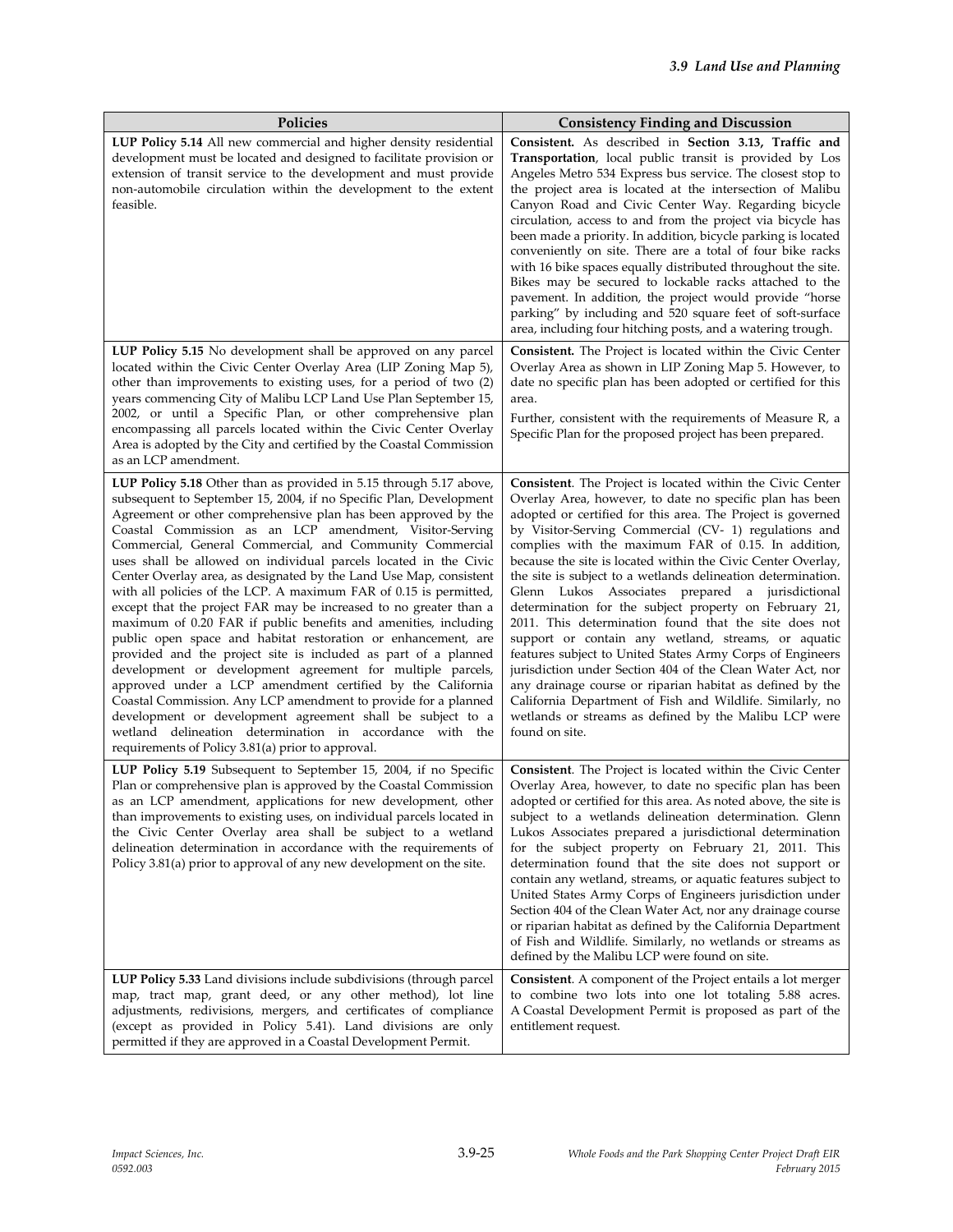| Policies                                                                                                                                                                                                                                                                                                                      | <b>Consistency Finding and Discussion</b>                                                                                                                                                                                                                                                                                                                                                                                                                                                                                                                                                                                                                                                                                            |
|-------------------------------------------------------------------------------------------------------------------------------------------------------------------------------------------------------------------------------------------------------------------------------------------------------------------------------|--------------------------------------------------------------------------------------------------------------------------------------------------------------------------------------------------------------------------------------------------------------------------------------------------------------------------------------------------------------------------------------------------------------------------------------------------------------------------------------------------------------------------------------------------------------------------------------------------------------------------------------------------------------------------------------------------------------------------------------|
| LUP Policy 5.39 Any Coastal Development Permit for a land division<br>resulting in the creation of additional lots shall be conditioned upon<br>the retirement of development credits (TDCs) at a ratio of one credit<br>per new lot created.                                                                                 | Consistent. As part of the proposed project, the underlying<br>parcels constituting the project site will be merged. There<br>would not be a net increase in the number of lots on the<br>project site.                                                                                                                                                                                                                                                                                                                                                                                                                                                                                                                              |
| LUP Policy 5.46 All new development shall demonstrate that an<br>adequate potable water supply is available to each parcel. An on-site<br>water well shall provide water of potable quality and be able to<br>provide a quantity of water sufficient to meet domestic supply<br>requirements for the life of the development. | Consistent. On February 26, 2012, Los Angeles County<br>Waterworks District No. 29 approved a conditional will-<br>serve letter for the Project. The District agrees to serve the<br>project with public water, subject to the applicant<br>constructing required on-site water facilities and paying its<br>pro-rata share toward design and construction of off-site<br>facilities, including a $+/-$ 800,000 gallon storage tank, water<br>mains and associated facilities.                                                                                                                                                                                                                                                       |
| LUP Policy 5.49 All new development shall comply with the City's<br>water conservation and wastewater regulations                                                                                                                                                                                                             | <b>Consistent</b> . The proposed project would be required to<br>meet the Los Angeles County Green Building Ordinance<br>(as adopted by the City of Malibu Municipal Code, Section<br>15.24.010), which includes the County's Drought-Tolerant<br>Landscaping Ordinance. In addition, as part of the project,<br>the following features will be incorporated to reduce<br>overall water demand:                                                                                                                                                                                                                                                                                                                                      |
|                                                                                                                                                                                                                                                                                                                               | The proposed project shall incorporate into the building plans<br>water conservation measures as outlined in the following items:<br>Health and Safety Code Section 17921.3 requiring low-                                                                                                                                                                                                                                                                                                                                                                                                                                                                                                                                           |
|                                                                                                                                                                                                                                                                                                                               | flow toilets and urinals;                                                                                                                                                                                                                                                                                                                                                                                                                                                                                                                                                                                                                                                                                                            |
|                                                                                                                                                                                                                                                                                                                               | Title 24, California Administrative Code, which<br>٠<br>establishes efficiency standards for shower heads,<br>lavatory faucets and sink faucets, as well as<br>requirements for pipe insulation, which can reduce<br>water used before hot water reaches equipment or<br>fixtures; and                                                                                                                                                                                                                                                                                                                                                                                                                                               |
|                                                                                                                                                                                                                                                                                                                               | Government Code Section 7800, which requires that<br>٠<br>lavatories in public facilities be equipped with self-<br>closing faucets that limit the flow of hot water.                                                                                                                                                                                                                                                                                                                                                                                                                                                                                                                                                                |
|                                                                                                                                                                                                                                                                                                                               | With the above "low-impact" design measures, overall<br>water usage would be reduced. Guidelines concerning<br>drought-tolerant and native landscaping included in the<br>County's Green Building Ordinance and the Drought-<br>Tolerant Landscaping Ordinance will also reduce the<br>proposed project's water demands. Regulations such as, at<br>least 75 percent of the project's total landscaped area must<br>be comprised of specified drought tolerant plants, will<br>reduce the site's water usage and runoff. A supplementary<br>measure to the ordinances referenced above, Government<br>Code Section 7800, will further ensure limited personal<br>excess use of water by installing self-regulated public<br>faucets. |
|                                                                                                                                                                                                                                                                                                                               | No on-site wastewater discharge will occur. All wastewater<br>generated by the proposed project would be treated by the<br>new CCWTF. See Section 3.14.4, Wastewater.                                                                                                                                                                                                                                                                                                                                                                                                                                                                                                                                                                |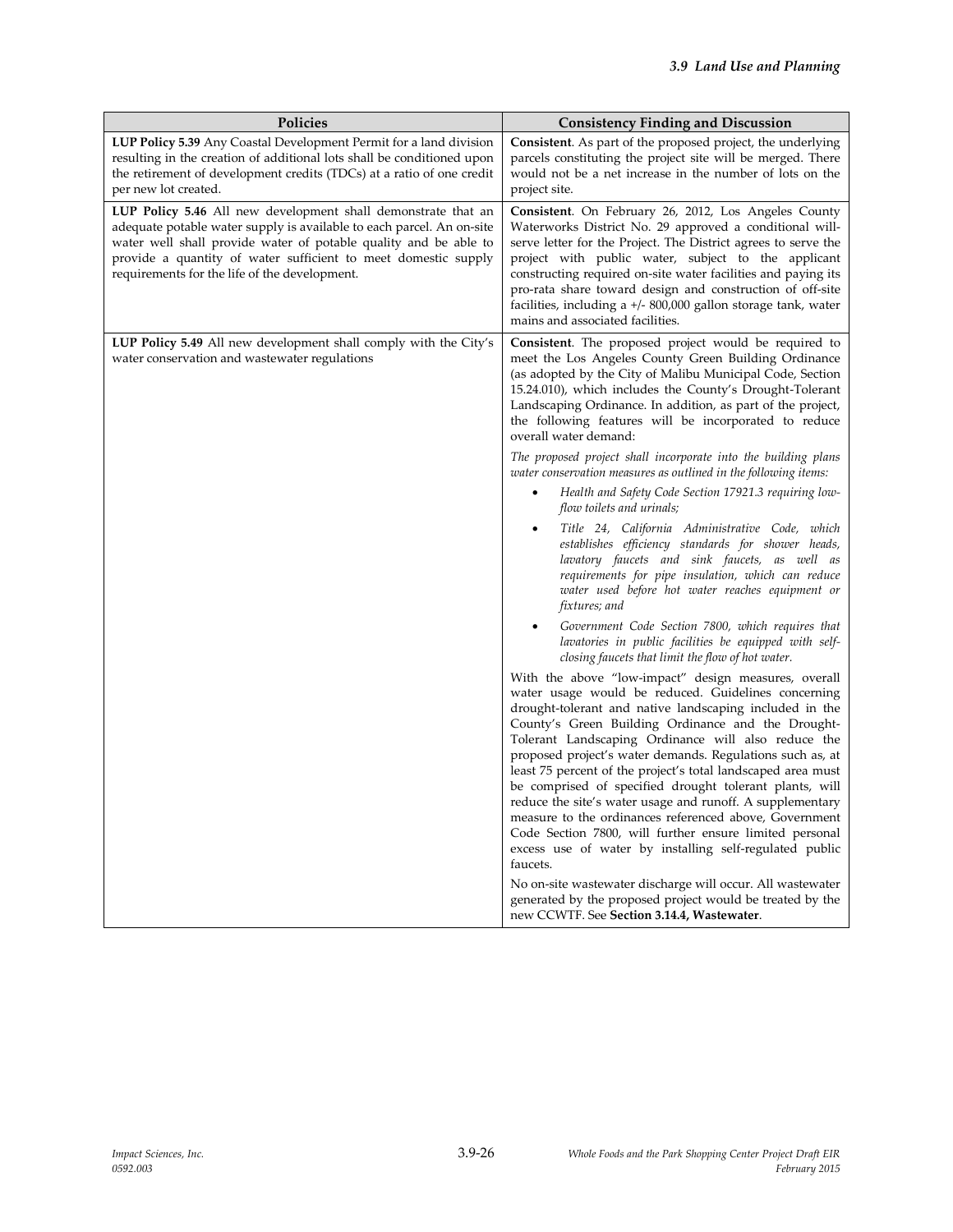| Policies                                                                                                                                                                                                                                                                                                                                                                                                                                                                                                                                                                                                                                                                                                                                                                                                                                                                                                  | <b>Consistency Finding and Discussion</b>                                                                                                                                                                                                                                                                                                                                                                                                                                                                                                                                                                                                                                                                                                                                                                                                                                                                                                                                                                                                                                                                                                                                                                                                                                                                                                                 |
|-----------------------------------------------------------------------------------------------------------------------------------------------------------------------------------------------------------------------------------------------------------------------------------------------------------------------------------------------------------------------------------------------------------------------------------------------------------------------------------------------------------------------------------------------------------------------------------------------------------------------------------------------------------------------------------------------------------------------------------------------------------------------------------------------------------------------------------------------------------------------------------------------------------|-----------------------------------------------------------------------------------------------------------------------------------------------------------------------------------------------------------------------------------------------------------------------------------------------------------------------------------------------------------------------------------------------------------------------------------------------------------------------------------------------------------------------------------------------------------------------------------------------------------------------------------------------------------------------------------------------------------------------------------------------------------------------------------------------------------------------------------------------------------------------------------------------------------------------------------------------------------------------------------------------------------------------------------------------------------------------------------------------------------------------------------------------------------------------------------------------------------------------------------------------------------------------------------------------------------------------------------------------------------|
| LUP Policy 5.60 New development shall protect and preserve<br>archaeological, historical, and paleontological resources from<br>destruction, and shall avoid and minimize impacts to such resources.                                                                                                                                                                                                                                                                                                                                                                                                                                                                                                                                                                                                                                                                                                      | <b>Consistent.</b> No historical resources are located on the<br>project site as the site is vacant. A Phase I Archaeological<br>Study prepared by Robert J. Wlodarski in February 2010<br>concluded, "Any proposed improvements or modifications<br>to the project property will have no adverse impacts to<br>known cultural resources." Therefore, while no known<br>archaeological or paleontological resources are located on<br>the project site, there is the potential that unknown<br>archaeological and/or paleontological resources may be<br>unearthed during grading. However, mitigation is<br>proposed in Section 3.4, Cultural Resources that would<br>reduce this impact to a less than significant level.                                                                                                                                                                                                                                                                                                                                                                                                                                                                                                                                                                                                                               |
| <b>Chapter 6 (Scenic and Visual Resources)</b>                                                                                                                                                                                                                                                                                                                                                                                                                                                                                                                                                                                                                                                                                                                                                                                                                                                            |                                                                                                                                                                                                                                                                                                                                                                                                                                                                                                                                                                                                                                                                                                                                                                                                                                                                                                                                                                                                                                                                                                                                                                                                                                                                                                                                                           |
| LUP Policy 6.5 New development shall be sited and designed to<br>minimize adverse impacts on scenic areas visible from scenic roads<br>or public viewing areas to the maximum feasible extent. If there is no<br>feasible building site location on the proposed project site where<br>development would not be visible, then the development shall be<br>sited and designed to minimize impacts on scenic areas visible from<br>scenic highways or public viewing areas, through measures<br>including, but not limited to, siting development in the least visible<br>portion of the site, breaking up the mass of new structures, designing<br>structures to blend into the natural hillside setting, restricting the<br>building maximum size, reducing maximum height standards,<br>clustering development, minimizing grading, incorporating<br>landscape elements, and where appropriate, berming. | Consistent. The proposed site is only partial visible from<br>the PCH, a City-designated scenic road, due to existing<br>commercial development south of the project site and its<br>set back from the roadway (1,000 feet). In addition,<br>landscaping along the Civic Center Way and Cross Creek<br>Road frontages would screen the site from the PCH and<br>local roadways. The Whole Foods and the Park project has<br>been designed as a village of simple, contemporary<br>buildings scattered in the landscape. Straightforward<br>design, heavy timber trellises and standing seam metal<br>roofs reference Malibu's ranching history. Splitting the<br>building area into five structures and the simple<br>contemporary character of the buildings allow them to fit in<br>to the site. Views of the Santa Monica Mountains are<br>preserved from surrounding public vantage points.<br>Building materials are simple and unpretentious – stucco,<br>wood siding, heavy timber and metal roofs with colors<br>inspired by nature and chosen to complement the proposed<br>native landscaping and Santa Monica Mountains. As a<br>result, the visual change to the project site associated with<br>the proposed project is not considered substantial. See<br>Section 3.1 Aesthetics.                                                           |
| LUP Policy 6.7 The height of structures shall be limited to minimize<br>impacts to visual resources. The maximum allowable height, except<br>for beachfront lots, shall be 18 feet above existing or finished grade,<br>whichever is lower. On beachfront lots, or where found appropriate<br>through Site Plan Review, the maximum height shall be 24 feet (flat<br>roofs) or 28 feet (pitched roofs) above existing or finished grade,<br>whichever is lower. Chimneys and rooftop antennas may be<br>permitted to extend above the permitted height of the structure.                                                                                                                                                                                                                                                                                                                                  | <b>Consistent.</b> The market, which is the core of the<br>development, is located at the rear of the property to<br>maximize the views of the Malibu hillside behind the<br>project, as well the landscaping proposed on site, from the<br>street and sidewalk on Civic Center Way, to reduce the<br>scale of the building as viewed from Civic Center Way, and<br>to mask views of the loading and trash areas. Combined<br>with the market, a group of four small-scale buildings<br>create a village around a central parking area with its trees<br>and landscaped islands, walkways and benches. Taller<br>structures are located to the rear of the site to enhance<br>views. Consistent with LIP regulations and procedures, a<br>Site Plan Review for building heights over 18 feet is<br>requested as component of the Project development<br>application. Portions of each of the proposed structures will<br>be up to 24 feet above existing grade for flat roof areas, and<br>up to 28 feet above existing grade for pitched roof areas.<br>This height increase above 18 feet is due, in part, to the fact<br>that the building finish floors must be raised to meet FEMA<br>requirements, and also is necessary to screen rooftop<br>equipment required for commercial uses to provide for<br>greater compatibility with surrounding uses. |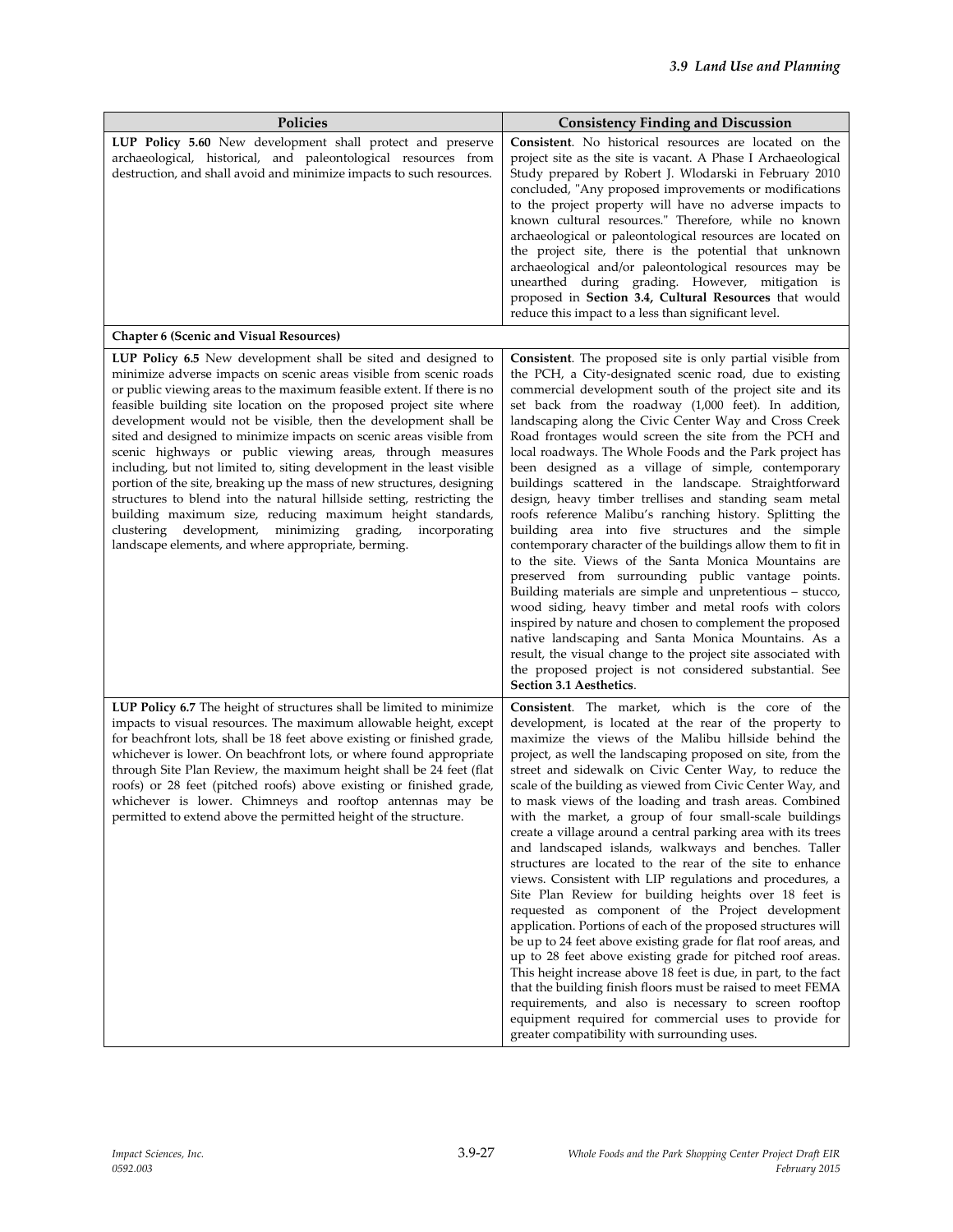| Policies                                                                                                                                                                                                                                                                                                                                                                                                                                                                                                                                                                                                                                                                                      | <b>Consistency Finding and Discussion</b>                                                                                                                                                                                                                                                                                                                                                                                                                                                                                                                                                                                                                                                                                                                                                                                        |
|-----------------------------------------------------------------------------------------------------------------------------------------------------------------------------------------------------------------------------------------------------------------------------------------------------------------------------------------------------------------------------------------------------------------------------------------------------------------------------------------------------------------------------------------------------------------------------------------------------------------------------------------------------------------------------------------------|----------------------------------------------------------------------------------------------------------------------------------------------------------------------------------------------------------------------------------------------------------------------------------------------------------------------------------------------------------------------------------------------------------------------------------------------------------------------------------------------------------------------------------------------------------------------------------------------------------------------------------------------------------------------------------------------------------------------------------------------------------------------------------------------------------------------------------|
| LUP Policy 6.9 All new development shall be sited and designed to<br>minimize alteration of natural landforms by:                                                                                                                                                                                                                                                                                                                                                                                                                                                                                                                                                                             | <b>Consistent.</b> No unique landforms would be altered as a<br>result of the proposed project. The proposed project has                                                                                                                                                                                                                                                                                                                                                                                                                                                                                                                                                                                                                                                                                                         |
| a) Conforming to the natural topography.                                                                                                                                                                                                                                                                                                                                                                                                                                                                                                                                                                                                                                                      | been designed and would be constructed to blend in with                                                                                                                                                                                                                                                                                                                                                                                                                                                                                                                                                                                                                                                                                                                                                                          |
| b) Preventing substantial grading or reconfiguration of the project<br>site.                                                                                                                                                                                                                                                                                                                                                                                                                                                                                                                                                                                                                  | the existing landscape and topography. Grading volumes<br>in excess of 1,000 cubic yards of soil will be necessary to<br>raise the building floors above the floodplain to meet<br>FEMA requirements. (Land Use Implementation Plan<br>Section $8.3(G)$ ). Proposed grading breaks down as follows:                                                                                                                                                                                                                                                                                                                                                                                                                                                                                                                              |
| c) Eliminating flat building pads on slopes. Building pads on sloping<br>sites shall utilize split level or stepped-pad designs.                                                                                                                                                                                                                                                                                                                                                                                                                                                                                                                                                              |                                                                                                                                                                                                                                                                                                                                                                                                                                                                                                                                                                                                                                                                                                                                                                                                                                  |
| d) Requiring that man-made contours mimic the natural contours.                                                                                                                                                                                                                                                                                                                                                                                                                                                                                                                                                                                                                               | 70 cubic yards of remedial cut and 5,321 cubic yards of                                                                                                                                                                                                                                                                                                                                                                                                                                                                                                                                                                                                                                                                                                                                                                          |
| e) Ensuring that graded slopes blend with the existing terrain of the<br>site and surrounding area.                                                                                                                                                                                                                                                                                                                                                                                                                                                                                                                                                                                           | remedial fill, 7,612 cubic yards of removal and<br>recompaction, and 4,516 cubic yards of exempt<br>understructure fill. Site plan review and approval would be                                                                                                                                                                                                                                                                                                                                                                                                                                                                                                                                                                                                                                                                  |
| f) Minimizing grading permitted outside of the building footprint.                                                                                                                                                                                                                                                                                                                                                                                                                                                                                                                                                                                                                            | required.                                                                                                                                                                                                                                                                                                                                                                                                                                                                                                                                                                                                                                                                                                                                                                                                                        |
| g) Clustering structures to minimize site disturbance and to<br>minimize development area.                                                                                                                                                                                                                                                                                                                                                                                                                                                                                                                                                                                                    |                                                                                                                                                                                                                                                                                                                                                                                                                                                                                                                                                                                                                                                                                                                                                                                                                                  |
| h) Minimizing height and length of cut and fill slopes.                                                                                                                                                                                                                                                                                                                                                                                                                                                                                                                                                                                                                                       |                                                                                                                                                                                                                                                                                                                                                                                                                                                                                                                                                                                                                                                                                                                                                                                                                                  |
| i) Minimizing the height and length of retaining walls.                                                                                                                                                                                                                                                                                                                                                                                                                                                                                                                                                                                                                                       |                                                                                                                                                                                                                                                                                                                                                                                                                                                                                                                                                                                                                                                                                                                                                                                                                                  |
| j) Cut and fill operations may be balanced on-site, where the grading<br>does not substantially alter the existing topography and blends with<br>the surrounding area. Export of cut material may be required to<br>preserve the natural topography.                                                                                                                                                                                                                                                                                                                                                                                                                                          |                                                                                                                                                                                                                                                                                                                                                                                                                                                                                                                                                                                                                                                                                                                                                                                                                                  |
| LUP Policy 6.12 All new structures shall be sited and designed to<br>minimize impacts to visual resources by: a) Ensuring visual<br>compatibility with the character of the surrounding areas. b)<br>Avoiding large cantilevers or understories. c) Setting back higher<br>elements of the structure toward the center or uphill portion of the<br>building. (Resolution No. 07-04)                                                                                                                                                                                                                                                                                                           | <b>Consistent.</b> As described under Policies 6.5 and 6.7, the<br>Project has been designed to minimize impacts to visual<br>resources by locating taller structures to the rear of the<br>property, retaining public views of the Santa Monica<br>Mountains, scaling structures to be compatible with<br>surrounding development, and integrating building<br>materials, plantings, and a color palette that is inspired by<br>nature. Cantilevers or understories are not proposed.                                                                                                                                                                                                                                                                                                                                           |
| LUP Policy 6.13 New development in areas visible from scenic roads<br>or public viewing areas, shall incorporate colors and exterior<br>materials that are compatible with the surrounding landscape. The<br>use of highly reflective materials shall be prohibited.                                                                                                                                                                                                                                                                                                                                                                                                                          | <b>Consistent.</b> As described under Policy 6.5, the Project has<br>been designed as a collection of simple, contemporary<br>buildings scattered in the landscape. Straightforward<br>design, heavy timber trellises and standing seam metal<br>roofs reference Malibu's ranching history. Splitting the<br>building area into five structures and the simple sculptural<br>character of the buildings allow them to fit in to the site.<br>Views of the Santa Monica Mountains are preserved from<br>surrounding public vantage points. Building materials are<br>simple and include stucco, wood siding, heavy timber and<br>metal roofs with colors inspired by nature and chosen to<br>complement the proposed native landscaping and Santa<br>Monica Mountains. The use of highly reflective materials is<br>not proposed. |
| LUP Policy 6.14 The height of permitted retaining walls shall not<br>exceed six feet. Stepped or terraced retaining walls up to twelve feet<br>in height, with planting in between, may be permitted. Where<br>feasible, long continuous walls shall be broken into sections or shall<br>include undulations to provide visual relief. Where feasible,<br>retaining walls supporting a structure should be incorporated into<br>the foundation system in a stepped or split level design. Retaining<br>walls visible from scenic highways, trails, parks, and beaches should<br>incorporate veneers, texturing and/or colors that blend with the<br>surrounding earth materials or landscape. | Consistent. The project site is generally flat, no retaining<br>walls will be necessary for project construction. However,<br>the proposed project includes a 12-foot sound wall at the<br>rear of the property to reduce potential impacts on the<br>horse training facility to the north of the site. With the<br>proposed variance the project would be consistent with this<br>policy. Further, because the proposed wall is at the rear of<br>the project site, behind the proposed market building, it<br>would not be generally visible to the vast majority of<br>viewers.                                                                                                                                                                                                                                               |
| LUP Policy 6.15 Fences, walls, and landscaping shall not block views<br>of scenic areas from scenic roads, parks, beaches, and other public<br>viewing areas.                                                                                                                                                                                                                                                                                                                                                                                                                                                                                                                                 | Consistent. Project frontages along Civic Center Way and<br>Cross Creek Road provide an open design with views into<br>the site and of the Santa Monica Mountains to the north.<br>Fences, walls, and landscaping will not block scenic views.                                                                                                                                                                                                                                                                                                                                                                                                                                                                                                                                                                                   |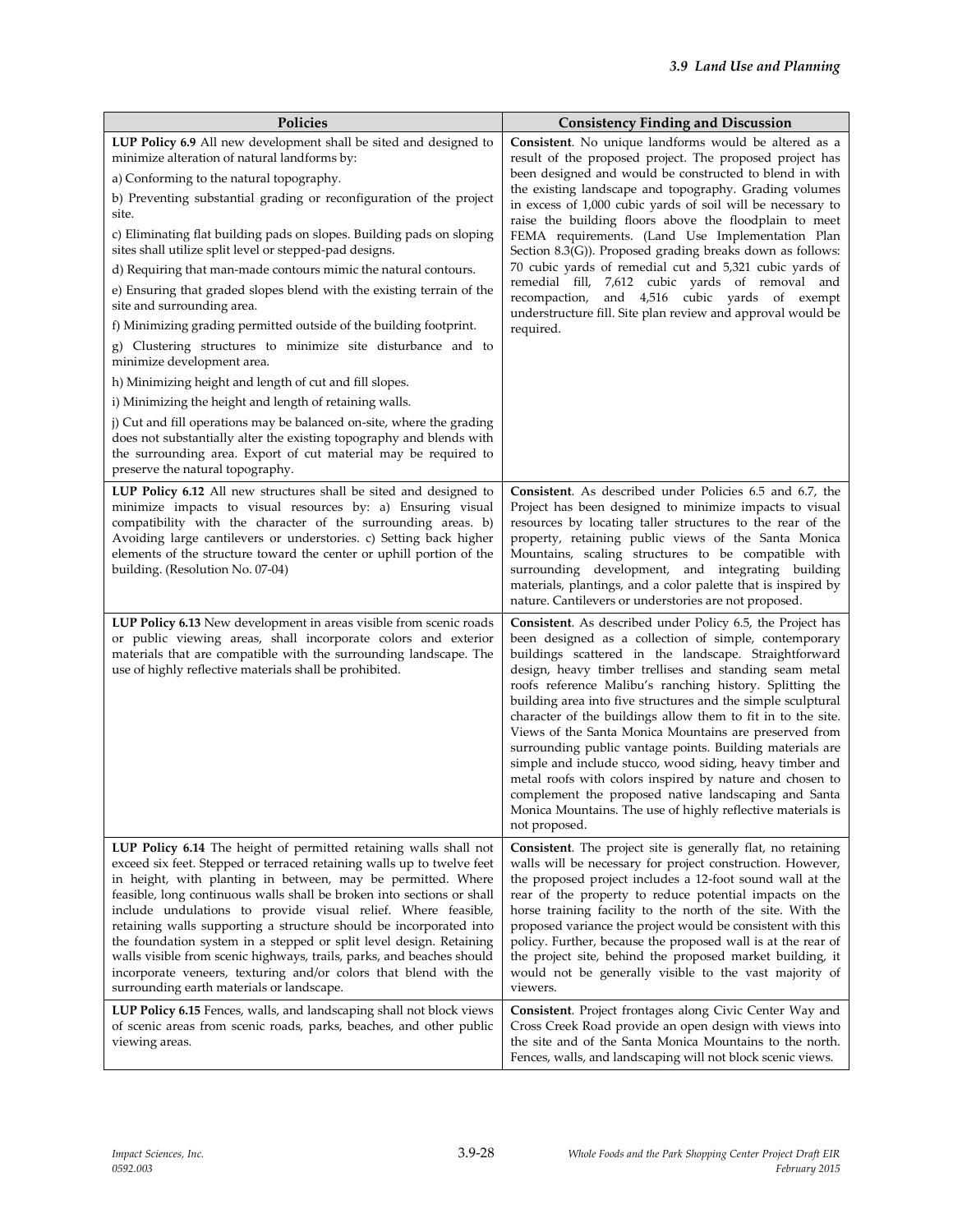| Policies                                                                                                                                                                                                                                                                                                                                                               | <b>Consistency Finding and Discussion</b>                                                                                                                                                                                                                                                                                                                                                                                                                                                                                                                                                                                                                                                                                                                                                                                                                                                                                                     |
|------------------------------------------------------------------------------------------------------------------------------------------------------------------------------------------------------------------------------------------------------------------------------------------------------------------------------------------------------------------------|-----------------------------------------------------------------------------------------------------------------------------------------------------------------------------------------------------------------------------------------------------------------------------------------------------------------------------------------------------------------------------------------------------------------------------------------------------------------------------------------------------------------------------------------------------------------------------------------------------------------------------------------------------------------------------------------------------------------------------------------------------------------------------------------------------------------------------------------------------------------------------------------------------------------------------------------------|
| LUP Policy 6.21 New commercial development within the Civic<br>Center shall be sited and designed to minimize obstruction to the<br>maximum feasible extent of public views of the ridge lines and<br>natural features of the Santa Monica Mountains through measures<br>such as clustering development, and restricting height and bulk of<br>structures.             | <b>Consistent.</b> Portions of each of the proposed structures<br>would exceed the 18-foot height limit, to a maximum of<br>24 feet above existing grade for flat roof areas and up to<br>28 feet above existing grade for pitched roof areas. This<br>height increase above 18 feet is due, in part, to the fact that<br>the building finish floors must be raised to meet FEMA<br>requirements. The project design locates taller structures to<br>the rear of the site to optimize views of the Santa Monica<br>Mountains from public rights-of-way. As such, the<br>proposed structures would only obstruct views of the<br>lower ridgelines of the Santa Monica Mountains to the<br>north from the PCH. All other views of the mountains<br>across the project site would remain unobstructed. See<br><b>Section 3.1, Aesthetics.</b> The project would undergo a Site<br>Plan Review (SPR No. 10-043) to further ensure<br>consistency. |
| LUP Policy 6.23 Exterior lighting (except traffic lights, navigational<br>lights, and other similar safety lighting) shall be minimized,<br>restricted to low intensity fixtures, shielded, and concealed to the<br>maximum feasible extent so that no light source is directly visible<br>from public viewing areas.                                                  | Consistent. Project lighting is proposed to be hooded,<br>shielded, and directed downward to minimize light spill<br>over, and landscaping along the Civic Center Way and<br>Cross Creek Road frontages would also minimize the<br>visibility of the lighting. However, careful review of the<br>final design would be required to ensure that the fixtures<br>are properly located and designed. See Section 3.1,<br>Aesthetics.                                                                                                                                                                                                                                                                                                                                                                                                                                                                                                             |
| LUP Policy 6.27 New development shall minimize removal of<br>natural vegetation. Existing native trees and plants shall be<br>preserved on the site, consistent with Policy 3.60.                                                                                                                                                                                      | <b>Consistent</b> . The project site is flat, with a gravel road<br>running along the west side and a paved area located in the<br>northeast portion along Cross Creek Road. Non-native<br>weedy vegetation occupies the rest of the site. Three groups<br>of native sycamore trees are located in the central and<br>northwestern portions of the site and would be removed to<br>accommodate the development. No streams, wetlands or<br>ESHA are present on the property. Removal of native trees<br>will be mitigated in compliance with LCP Policy 3.65<br>discussed above.                                                                                                                                                                                                                                                                                                                                                              |
| LUP Policy 6.30 Signs shall be designed and located to minimize<br>impacts to visual resources. Signs approved as part of commercial<br>development shall be incorporated into the design of the project and<br>shall be subject to height and width limitations that ensure that signs<br>are visually compatible with surrounding areas and protect scenic<br>views. | Consistent. A sign program has been prepared for the<br>project that conforms to all City requirements and uses<br>materials and theming compatible with proposed buildings<br>and landscape elements. The signs are compatible with the<br>character of surrounding areas and do not interfere with<br>scenic views.                                                                                                                                                                                                                                                                                                                                                                                                                                                                                                                                                                                                                         |
| Chapter 7 (Public Works)                                                                                                                                                                                                                                                                                                                                               |                                                                                                                                                                                                                                                                                                                                                                                                                                                                                                                                                                                                                                                                                                                                                                                                                                                                                                                                               |
| LUP Policy 7.4 Improvements to major road intersections for public<br>safety or increased vehicle capacity shall be permitted as necessary,<br>in existing developed areas and where such improvements are sited<br>and designed to be consistent with all policies of the LCP.                                                                                        | Consistent. A traffic impact analysis for the Project has<br>been prepared, and the Project would comply with adopted<br>mitigation measures for improvements to the following<br>intersections: Malibu Canyon Road/Pacific Coast Highway,<br>Pacific Coast Highway/Webb Way, and Pacific Coast<br>Highway/Cross Creek Road. In addition, the Project will<br>participate in applicable fair share traffic mitigation<br>Refer<br>Section 3.13,<br>Traffic<br>programs.<br>to<br>and<br>Transportation.                                                                                                                                                                                                                                                                                                                                                                                                                                       |
| <b>LUP Policy 7.9</b> Road improvements to provide legal access to or<br>facilitate development of a legal parcel may be permitted provided<br>such improvements are consistent with all policies of the LCP.<br>Existing legal roads shall be utilized for access where feasible.                                                                                     | Consistent. Primary vehicular access would come from a<br>driveway on Civic Center Way that is designed to align<br>with the driveway serving the existing commercial office<br>complex across the street. Secondary access is provided by<br>a driveway on Cross Creek Road, a private street. Both<br>access points connect to existing legal roads.                                                                                                                                                                                                                                                                                                                                                                                                                                                                                                                                                                                        |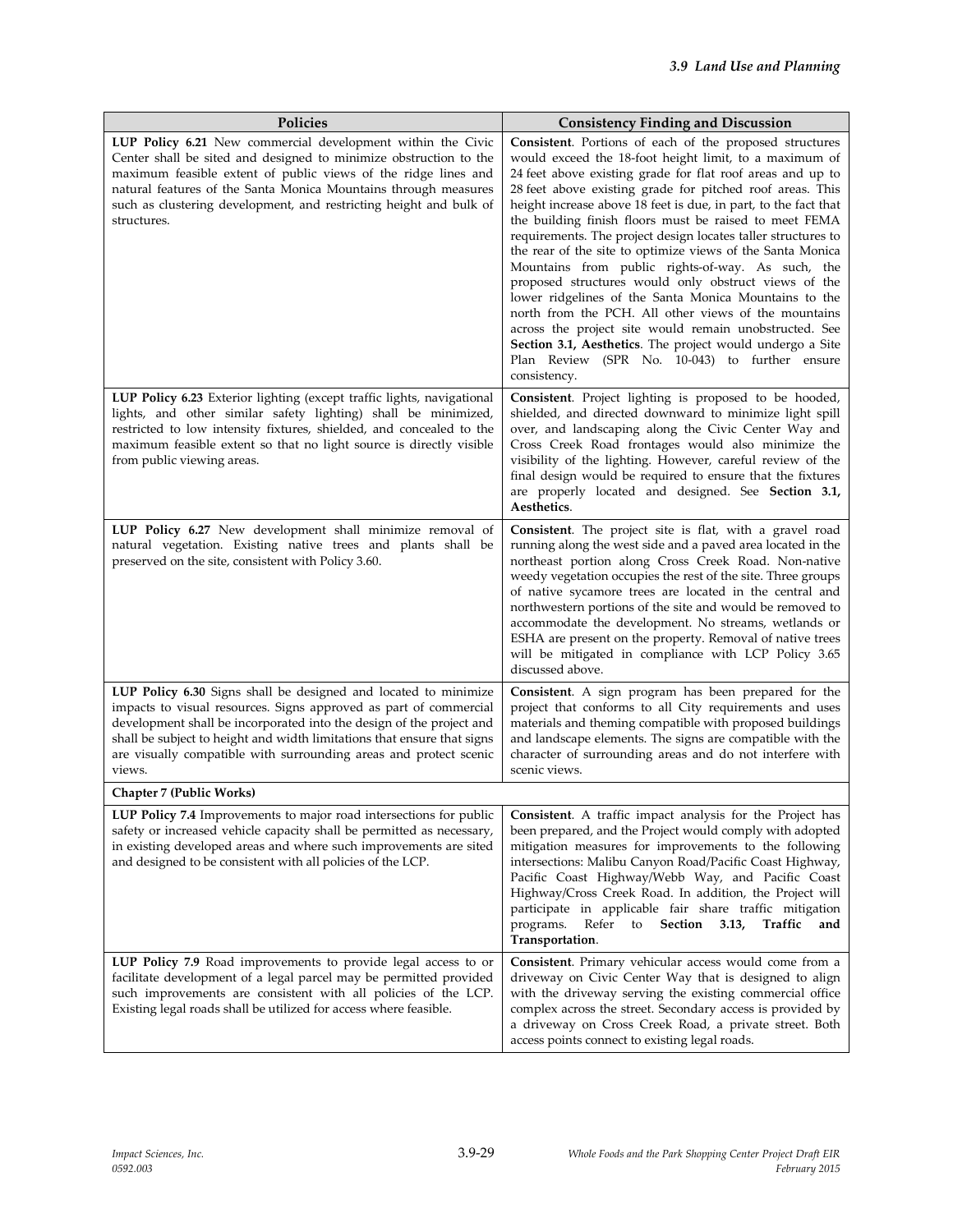| <b>Policies</b>                                                                                                                                                                                                                                                                                                                                                                                                                                                                                        | <b>Consistency Finding and Discussion</b>                                                                                                                                                              |
|--------------------------------------------------------------------------------------------------------------------------------------------------------------------------------------------------------------------------------------------------------------------------------------------------------------------------------------------------------------------------------------------------------------------------------------------------------------------------------------------------------|--------------------------------------------------------------------------------------------------------------------------------------------------------------------------------------------------------|
| LUP Policy 7.21 Any assessment district formed to finance Consistent. The project would connect to the Malibu<br>construction of a public sewer system shall be considered a public<br>works project pursuant to PRC Section 30114 and must be found<br>consistent with all applicable policies of the LCP including the<br>ultimate level of growth allowed by the LCP and shall not be<br>effective until and unless the Coastal Commission has approved the<br>proposed system as an LCP amendment. | CCWTF for wastewater treatment. The project applicant<br>would participate in the funding of the CCWTF and the<br>upgrading of the Sweetwater Mesa Waterworks District 29<br>tank on a pro-rata basis. |

### *Mitigation Measures*

No mitigation measures are required.

#### *Residual Impacts*

Impacts would be less than significant.

# **Threshold 3.9.3 Conflict with any applicable habitat conservation plan or natural community conservation plan.**

No adopted habitat conservation plan or natural community conservation plan exists for the project site or immediate area. Consequently, implementation of the project would not conflict with the provisions of any adopted conservation plan. There would be no impact with regard to this criterion.

### *Mitigation Measures*

No mitigation measures are required.

### *Residual Impacts*

Impacts would be less than significant.

### **Cumulative Impacts**

The development of the related projects listed in **Chapter 3.0, Environmental Impact Analysis**, is expected to occur in accordance with adopted plans and regulations. All future development in the City would be reviewed for consistency with adopted land use plans and policies by the City, including Measure R. For this reason, pending and approved projects are anticipated to be consistent with the General Plan, zoning, and LCP requirements, or be subject to an allowable exception, and further, would be subject to review under CEQA, mitigation requirements, and design review.